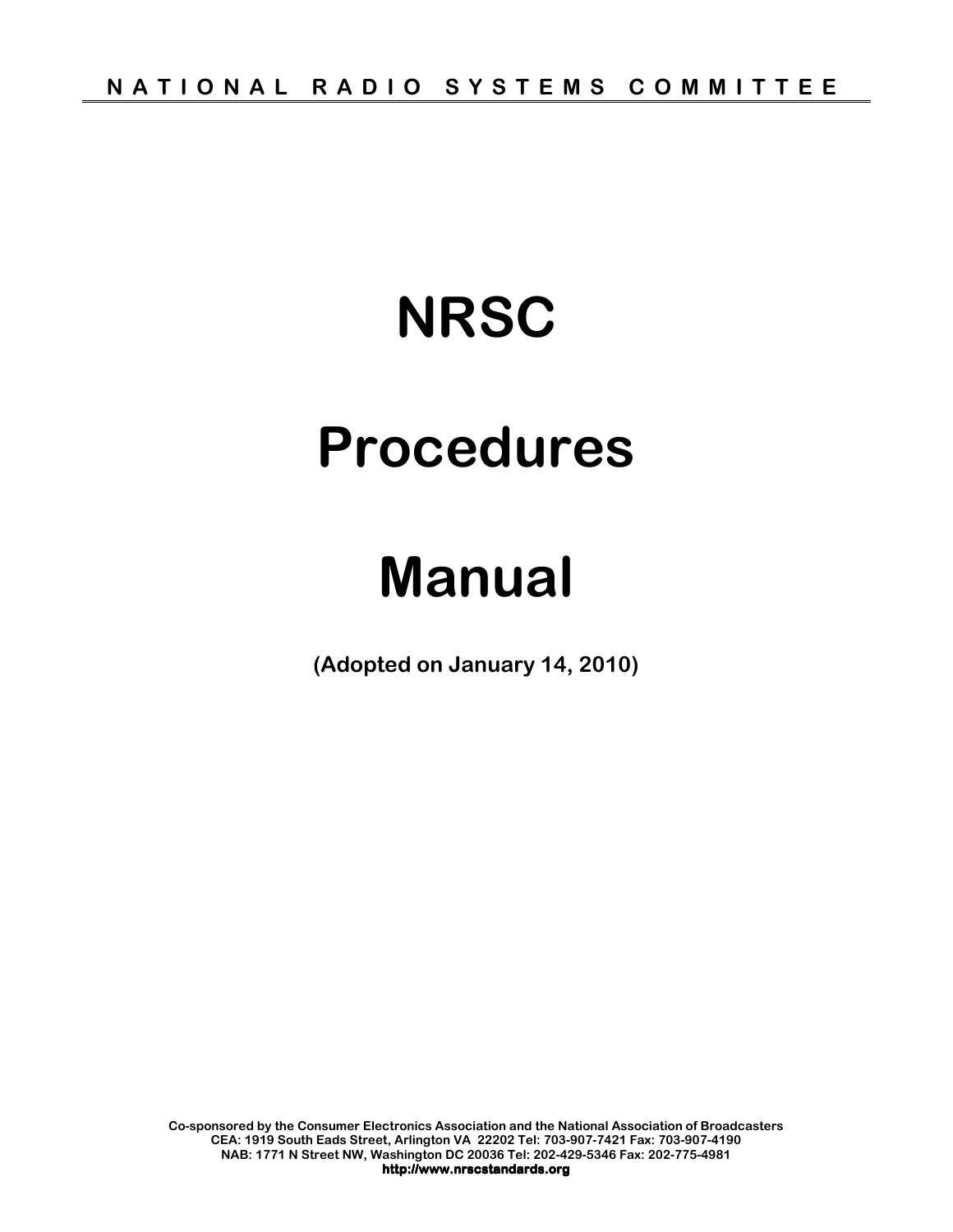# **CONTENTS**

| 1            |                |  |
|--------------|----------------|--|
| $\mathbf{2}$ |                |  |
| $\mathbf{3}$ |                |  |
|              | 3.1            |  |
| 4            |                |  |
|              |                |  |
|              | 4.1<br>4.1.1   |  |
|              | 4.1.2          |  |
|              | 4.1.3          |  |
|              | 4.1.4          |  |
|              | 4.1.5          |  |
|              | 4.1.6          |  |
|              | 4.2<br>4.3     |  |
|              |                |  |
| 5            |                |  |
|              | 5.1            |  |
|              | 5.1.1          |  |
|              | 5.1.2          |  |
|              | 5.1.3<br>5.2   |  |
|              |                |  |
|              |                |  |
| 6            |                |  |
|              | 6.1            |  |
|              | 6.2            |  |
|              | 6.3            |  |
|              | 6.4            |  |
| 7            |                |  |
|              | 7.1            |  |
|              | 7.2            |  |
|              | 7.2.1          |  |
|              | 7.2.2          |  |
|              | 7.2.3          |  |
|              | 7.2.4          |  |
|              | 7.2.5<br>7.2.6 |  |
|              | 7.2.7          |  |
|              | 7.2.8          |  |
|              | 7.3            |  |
|              | 7.3.1          |  |
|              | 7.3.2          |  |
|              | 7.3.3          |  |
|              | 7.3.4<br>7.4   |  |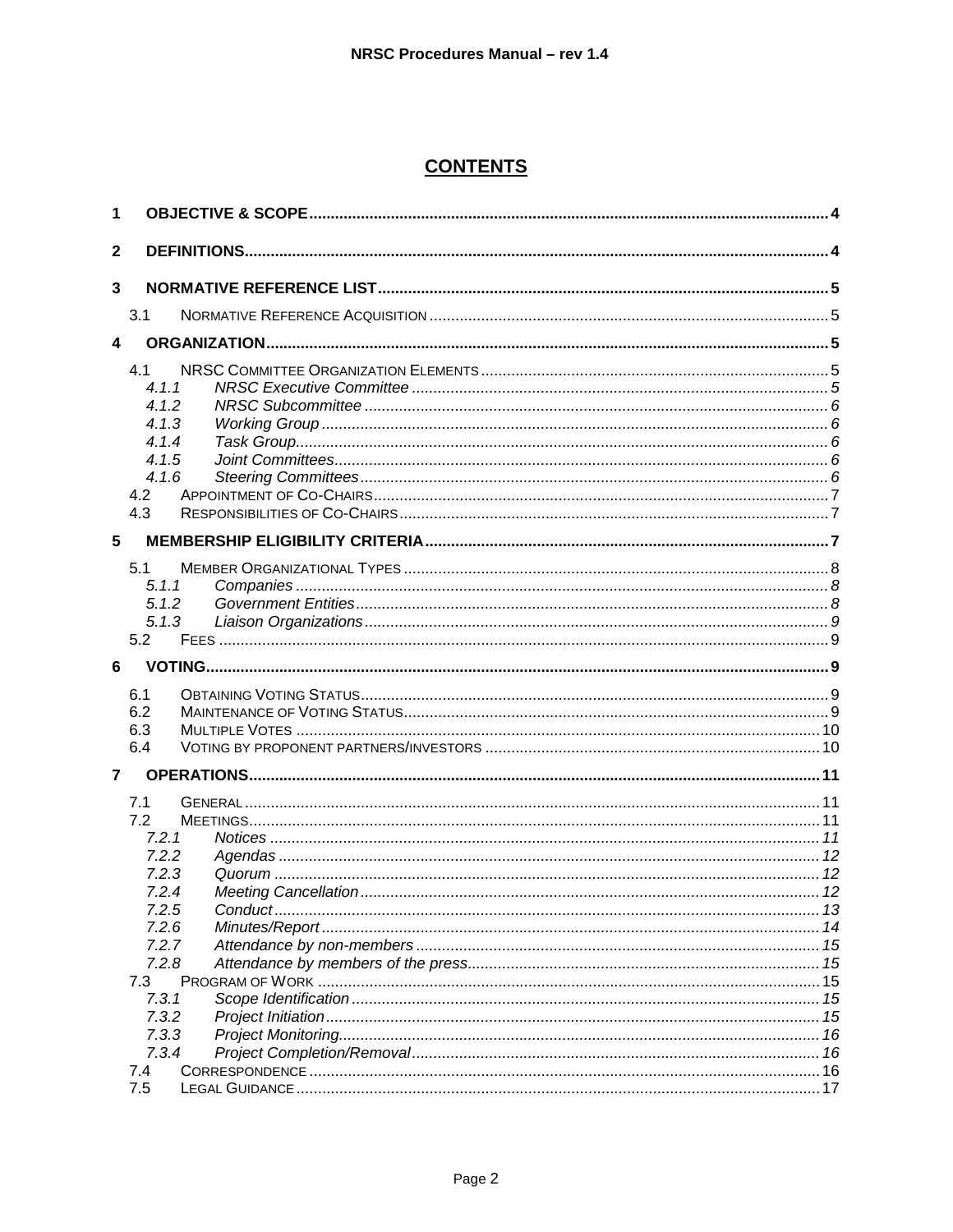| 8                 |                                                                        |  |
|-------------------|------------------------------------------------------------------------|--|
| 8.1               |                                                                        |  |
| 8.2               |                                                                        |  |
| 8.3               |                                                                        |  |
| 9                 |                                                                        |  |
| 9.1               |                                                                        |  |
| 9.2               |                                                                        |  |
| 9.2.1             |                                                                        |  |
| 9.2.2             |                                                                        |  |
| 9.3               |                                                                        |  |
| 9.3.1             |                                                                        |  |
| 9.3.2             |                                                                        |  |
| 9.4               |                                                                        |  |
| 9.4.1             |                                                                        |  |
| 9.4.2             |                                                                        |  |
| $9.5^{\circ}$     |                                                                        |  |
| 9.5.1             |                                                                        |  |
| 9.6               |                                                                        |  |
| 9.7               |                                                                        |  |
| 9.8<br>9.9        | REAFFIRMATION, REVISION, OR RESCISSION OF STANDARDS AND GUIDELINES  22 |  |
| 9.9.1             |                                                                        |  |
| 9.9.2             |                                                                        |  |
| 9.9.3             |                                                                        |  |
| 9.9.4             |                                                                        |  |
| 9.10              |                                                                        |  |
| 9.11              |                                                                        |  |
| 9.12              |                                                                        |  |
| 10                |                                                                        |  |
| 10.1              |                                                                        |  |
| 10.2 <sub>2</sub> |                                                                        |  |
| 10.3              |                                                                        |  |
| 10.3.1            |                                                                        |  |
| 10.3.2            |                                                                        |  |
| 10.3.3            |                                                                        |  |
| 10.3.4            |                                                                        |  |
| 10.3.5            |                                                                        |  |
| 10.3.6            |                                                                        |  |
| 10.3.7            |                                                                        |  |
| 10.3.8            |                                                                        |  |
|                   |                                                                        |  |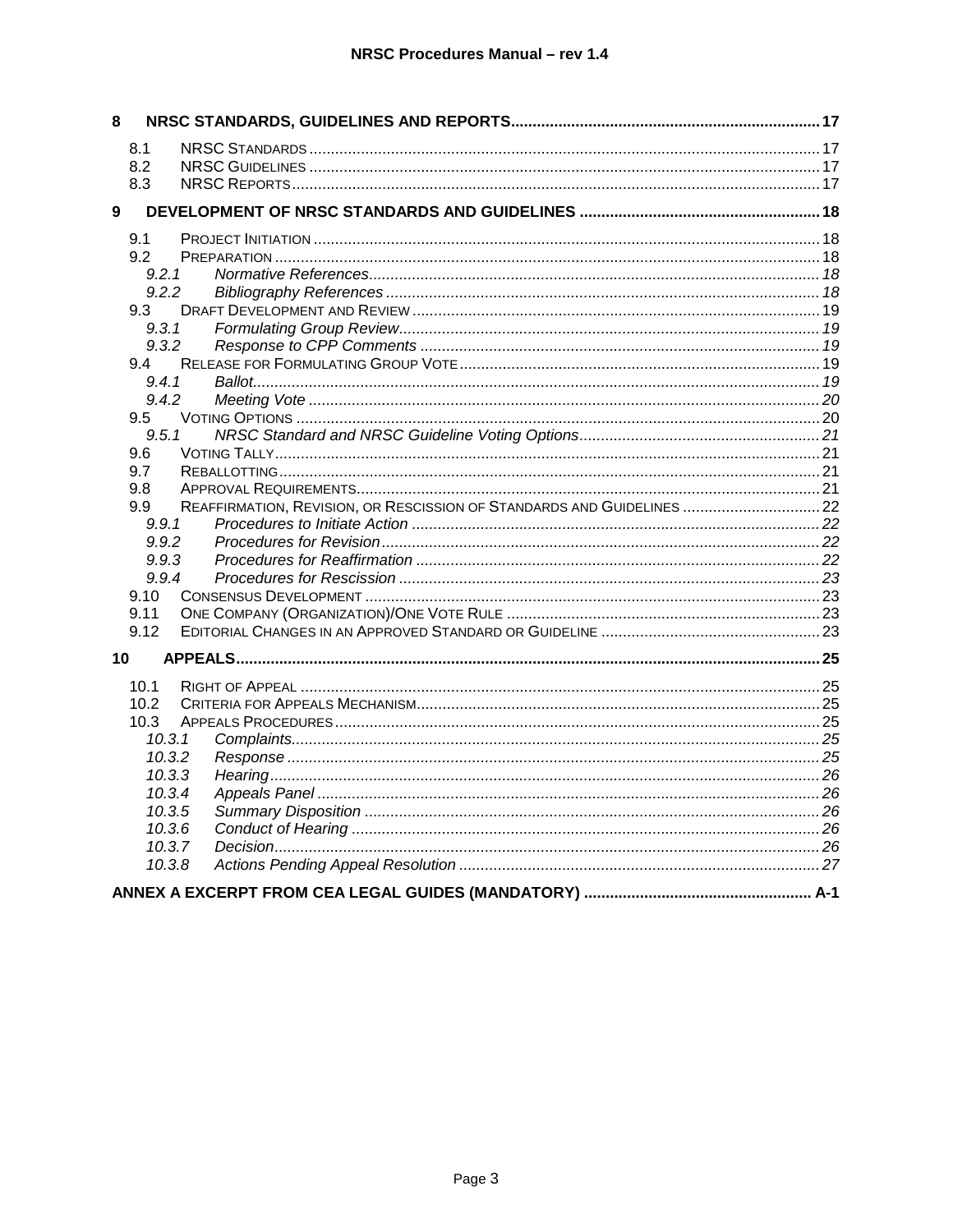# **NRSC PROCEDURES MANUAL**

# **1 OBJECTIVE & SCOPE**

The objective of the NRSC is to serve as an industry-wide standards-setting body for technical aspects of terrestrial over-the-air radio broadcasting systems in the United States. The following activities fall within the scope of the NRSC:

- To investigate and recommend methods of improving the transmission and reception of the AM and FM radio broadcasting services;
- To review the performance and compatibility of all components of the radio transmission system from program sources to receiving environment;
- To develop guidelines and voluntary industry standards;
- To publish reports detailing technical work or studies relating to radio transmission systems;
- To consider questions of radio signal specifications and overall system considerations.

#### **2 DEFINITIONS**

**CEA** Consumer Electronics Association.

- **Formulating Group** An NRSC Subcommittee with responsibility for formulation of standards, guidelines, and reports.
- **Guidelines Proposal** A document that is submitted for ballot/public review prior to approval as a guideline.
	- **Meeting** Includes face-to-face meetings, audio-or video- teleconferences.
	- **Member (CEA)** An eligible company that has paid current membership dues to CEA.

#### **Member**

 **(Formulating Group)** A company, government agency or liaison representative that has requested membership in an NRSC committee or subcommittee, complied with the appropriate eligibility criteria in Section 5, and received confirmation of appointment.

> NOTE: To hold voting status, formulating group members shall have paid appropriate fees either through CEA or NAB membership dues or through formulating group participation fees, and acquired and maintained voting rights.

- **Member (NAB)** A full member (in good standing) of the National Association of Broadcasters.
	- **NAB** National Association of Broadcasters
- **NRSC Guideline** A document that states specifications or criteria within terrestrial radio broadcast systems that are not strictly necessary for effective implementation and interoperability, but that the NRSC has determined to be advisable and may improve the efficiency of implementation or reduce the probability of implementation errors. An NRSC Guideline may specify preferred methodology for implementation and operation and may recommend a choice from among alternatives.
	- **NRSC Report** A document that describes the results of technical work, including technology surveys and evaluations, which is of benefit to the radio broadcast industry.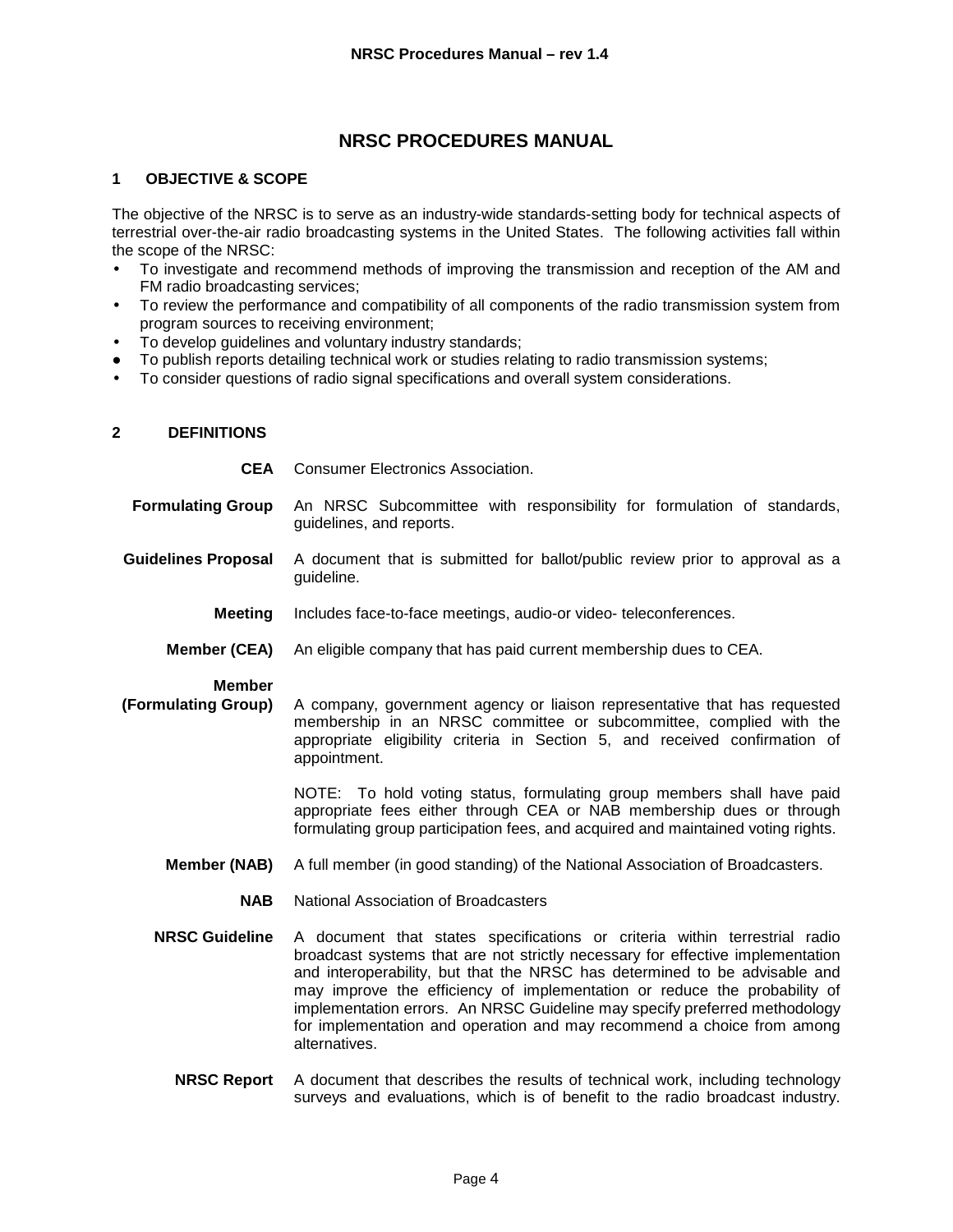NRSC reports may be either strictly informational or may include recommendations for further action, including development of NRSC Standards or Guidelines.

- **NRSC Standard** A document that establishes engineering and technical requirements for processes, procedures, practices or methods that have been produced by consensus. NRSC Standards may also be established for selection, application or performance criteria for material. (Note: Throughout this manual, the term "standard" refers generically to documents that may be titled as either "Standard" or "Specification.")
- **Representative** An individual, designated by a member of a formulating group or subelement, to participate in that formulating group or subelement, on the member's behalf.
- **Standards Proposal** A document that is submitted for ballot/public review prior to approval as a standard.

**Subelement group** 

 **(of a Subcommittee)** A Working group, Task group, or other such group formed by a subcommittee with the goal of performing a specific task or achieving a specific goal.

# **3 NORMATIVE REFERENCE LIST**

These procedures contain provisions that, through reference in the text, constitute normative references of these procedures. At the time of publication, the editions indicated were valid. All standards are subject to revision, and parties to agreements based on these procedures are encouraged to investigate the possibility of applying the most recent editions of the standards.

- [1] CEA EP-23-K Procedures for the Development and Coordination of American National Standards, January 2002
- [2] CEA Legal Guides (current version)
- [3] Robert's Rules of Order, 10th Edition

#### **3.1 Normative Reference Acquisition**

CEA:

- [1] Consumer Electronics Association, 1919 South Eads Street, Arlington, VA 22202, Phone 703-907- 7421; Fax 703-907-4190; Internet: http://www.CE.org
- [2] CEA Legal Guides: http://www.ce.org

Robert's Rules of Order:

[3] www.robertsrules.com/

#### **4 ORGANIZATION**

#### **4.1 NRSC Committee Organization Elements**

#### **4.1.1 NRSC Executive Committee**

The NRSC Executive Committee consists of the NAB Science & Technology Senior VP, the CEA Technology & Standards VP, and the Co-Chairs of the NRSC. The Executive Committee may:

● Consider and make final decisions on all votes and recommendations made by the NRSC full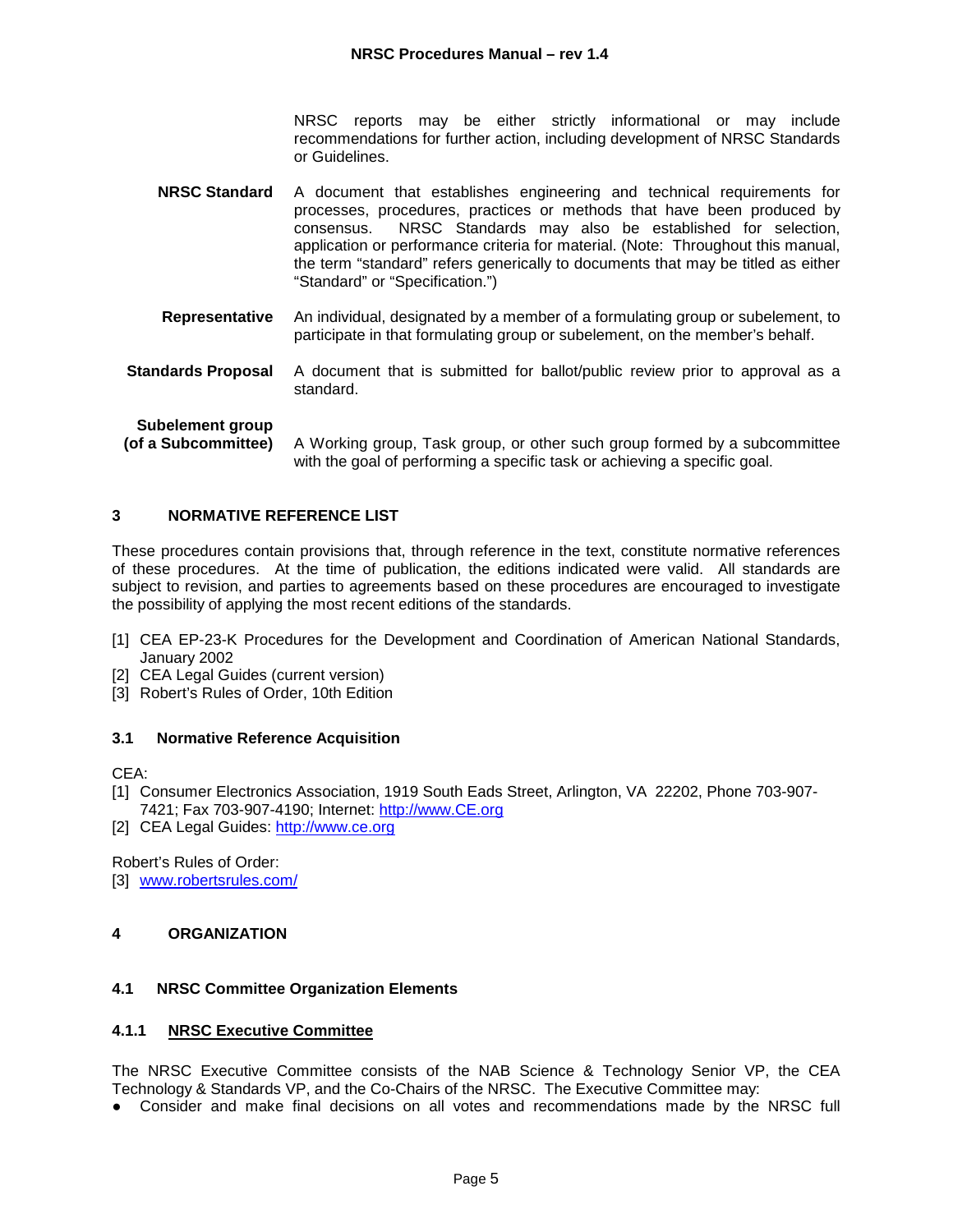committee;

- Act as a procedural review body for all standards and guidelines approved by NRSC subcommittees;
- Initiate standards and guidelines development projects when it deems them necessary and appropriate to the goals of the NRSC;
- Form subcommittees when it deems them necessary and appropriate to the goals of the NRSC.

# **4.1.2 NRSC Subcommittee**

NRSC subcommittees will be formed when it is desirable to divide responsibility for the subject matter falling within the scope of the NRSC. Subcommittees are the formulating groups within the NRSC and have the responsibility for formulation of standards, guidelines, and reports. Subcommittees have no fixed term of existence and are intended to continue to exist until there is no need. The Co-Chairs of the NRSC may dissolve the subcommittee when it is no longer required.

# **4.1.3 Working Group**

Working groups are established by an NRSC subcommittee for specific purposes, such as (but not limited to) developing a draft of a specific NRSC Standard, NRSC Guideline, or NRSC Report and are to be dissolved by the Co-Chairs of the parent body when their function is no longer required. The Co-Chairs of the working group are appointed by the Co-Chairs of the parent body.

# **4.1.4 Task Group**

Task groups are ad hoc bodies that are formed by a subcommittee, or working group to address a specific problem as part of the larger body. Task groups do not have a standard- or guideline-formulating mission. They are dissolved by the Co-Chairs of the parent body when the purpose for which they were formed has been completed. Appointment of task group Co-Chairs and dissolution of the task group are functions of the Co-Chairs of the parent body.

# **4.1.5 Joint Committees**

In some instances, NRSC formulating groups may engage in joint efforts with other organizations.

If the other organization is also a standards developing organization, then a determination shall be made upon initiation of the effort concerning which organization's standardization procedures shall govern, which organization shall be responsible for maintaining committee membership information, and which organization shall provide other secretariat services for the effort. As an alternative, the NRSC and the other organization may agree to rotate responsibility in these areas.

If the other organization is not a standards developing organization, then any standardization activity shall be conducted in accordance with the procedures contained in this manual.

NOTE: For purposes of fee assessment, if any (see Section 5.2), for joint committees or subcommittees, companies or individuals holding membership in either organization shall be considered members.

#### **4.1.6 Steering Committees**

A Steering Committee is a group, formed by an NRSC subcommittee, empowered with the responsibility of making interim decisions for a subcommittee, between meetings of that subcommittee, or when it is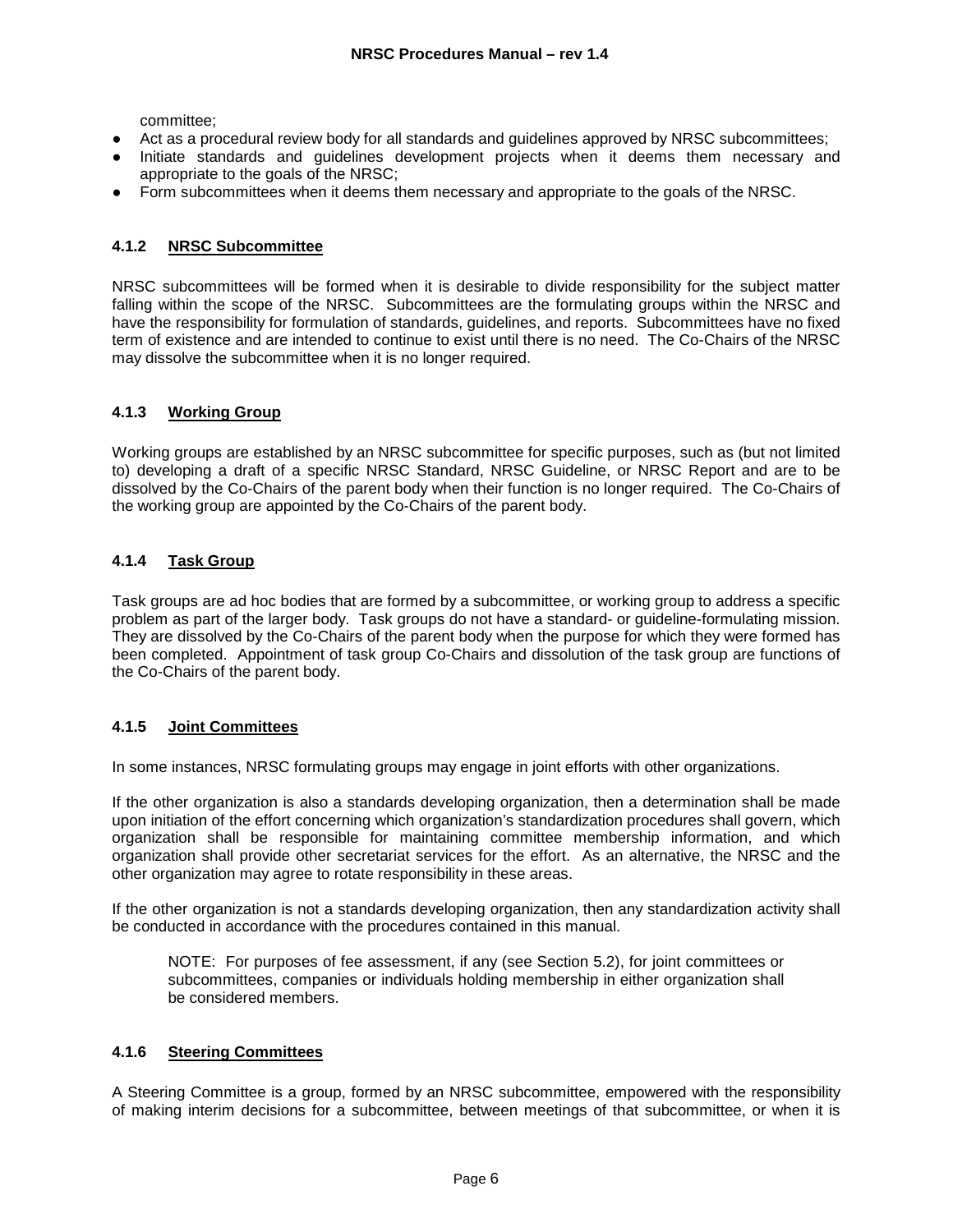otherwise necessary for decisions to be made but impractical or impossible for the subcommittee to do so. A Steering Committee will typically be composed of the NRSC Co-Chairs, relevant subcommittee Co-Chairs, relevant working group and/or task group Co-Chairs, NRSC staff, and other technical experts as may be deemed necessary and appropriate. Any actions taken by a Steering Committee will be reported back to the parent subcommittee no later than the next meeting of that subcommittee.

# **4.2 Appointment of Co-Chairs**

The Chair of the NRSC full committee shall be appointed jointly by the CEA Technology & Standards VP and the NAB Science & Technology Senior VP. At their option, they may decide to appoint Co-Chairs, with one being appointed by CEA and one by NAB.

Subcommittee Co-Chairs shall be appointed by the NRSC Co-Chairs and NRSC staff, with approval from the CEA Technology & Standards VP and the NAB Science & Technology Senior VP who, at their option, may direct appointment of Co-Chairs, with one being approved by CEA and one by NAB.

Appointment as Co-Chair attaches to a specific individual rather than a company. There are no limits on the length of time an individual can serve as committee or subcommittee Co-Chair; however, each appointment as Co-Chair is subject to annual reaffirmation.

# **4.3 Responsibilities of Co-Chairs**

The Co-Chairs of a committee, subcommittee, working group or task group are responsible for the conduct of group activities in accordance with the procedures prescribed in this Manual and the CEA Legal Guides, and consistent with the committee scope. Additionally, each Co-Chair is responsible for overseeing subelements operating under that group's auspices.

Co-Chairs of NRSC groups are encouraged to obtain representation of affected interest categories under their jurisdiction and to avoid domination by any one group. In defining the interest categories appropriate to a standards activity, consideration shall be given to at least the following: producer; user; and general interest. Producers are formulating group members that supply consumer electronics equipment. Users are members that utilize consumer electronics equipment to provide services to an end user. General Interest members are neither producers nor users. This category includes, but is not limited to, regulatory agencies.

# **5 MEMBERSHIP ELIGIBILITY CRITERIA**

Membership in the NRSC full committee and its subcommittees, working groups, etc., is open to organizations with a direct and material interest in a matter within the respective jurisdiction of these groups. Membership in CEA or NAB is not a requirement for participation. Government representatives may also participate as described in Section 5.1.2, and liaison representatives may participate as described in Section 5.1.3. Any disputes pertaining to membership eligibility shall be resolved by the CEA Technology & Standards VP and the NAB Science & Technology Senior VP, or their respective designees.

Participating individuals should be technical personnel. Under some circumstances, eligibility for membership may be limited by circumstances beyond CEA's and NAB's control, such as government regulations, etc. Any questions concerning eligibility shall be referred to CEA and NAB staff.

Any company or organization desiring to participate on a formulating group shall notify CEA and NAB staff in writing. CEA and/or NAB staff will then inform the party of the fees involved, if any, and the procedure to follow for participation. The requirements to maintain voting rights will also be provided.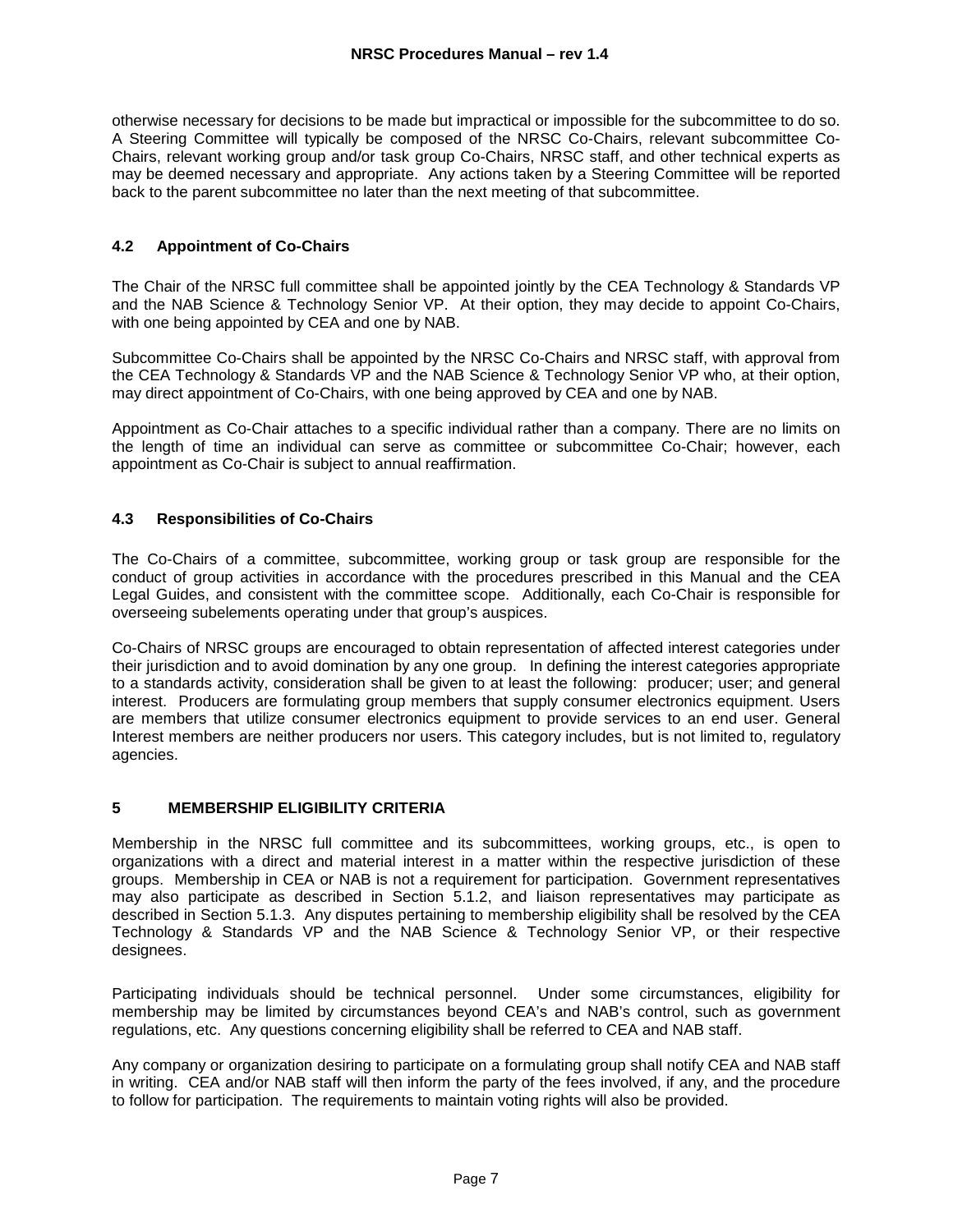For a formulating group to work effectively, all interest categories should be represented, and no interest category shall be intentionally excluded. Because standards development depends on consensus rather than the will of a majority, participation in the consensus-building process is of far greater significance than the final act of voting in a formulating group.

# **5.1 Member Organizational Types**

Formulating group member organizations may be companies, government agencies, trade associations, professional societies or technical institutions.

# **5.1.1 Companies**

Membership in the NRSC full committee and its subcommittees is vested in companies/organizations requesting membership regardless of CEA or NAB membership. All companies not members of CEA nor NAB will be charged a non-member participation fee per formulating group (i.e. subcommittee) per year. Companies that are not members of any NRSC subcommittee may request membership in the NRSC full committee, and all companies not members of CEA nor NAB will be charged an annual non-member participation fee.

A company is placed on a subcommittee list (and considered a subcommittee member) upon written request, including the rationale for participation, on company letterhead stationary, and upon satisfactory payment of the non-member participation fee, if required.

A company is placed on the NRSC full committee list and exercises full NRSC full committee membership privileges either by becoming a member of an NRSC subcommittee, or by requesting membership in the NRSC full committee in writing, including the rationale for participation, on company letterhead stationary. There are no attendance requirements for participation in the activities of the NRSC full committee.

Companies that have met eligibility and fee requirements shall designate appropriate participating representatives (as shown on the formulating group list) to receive committee information. Representatives who attend a formulating group meeting are considered to be acting for their respective companies/organizations in developing an industry position on issues before such formulating groups. Any company/organization is limited to one vote on any single formulating group.

#### **5.1.2 Government Entities**

CEA and NAB desire and encourage the active participation in its activities of all parties having a direct and material interest in its standards, guidelines, and reports, including U.S. federal, state, and local government entities when they have a direct and material interest.

Contribution to NRSC projects may take the form of liaison with appropriate formulating groups, participation in the open balloting of proposals, or active participation in formulating groups.

Agencies at all levels of U.S. federal, state, and local government are encouraged to observe standards development activities when they have a direct and material interest in the standards work and are willing and able to commit to full and consistent participation. When a government entity chooses to participate in a formulating group as an observer, entitling those representatives to all formulating group-related correspondence, all fees are waived. The level of active participation by such government representatives will be reviewed periodically, and the representatives may be removed for non-participation.

When a U.S. government department or independent agency requests voting status on a formulating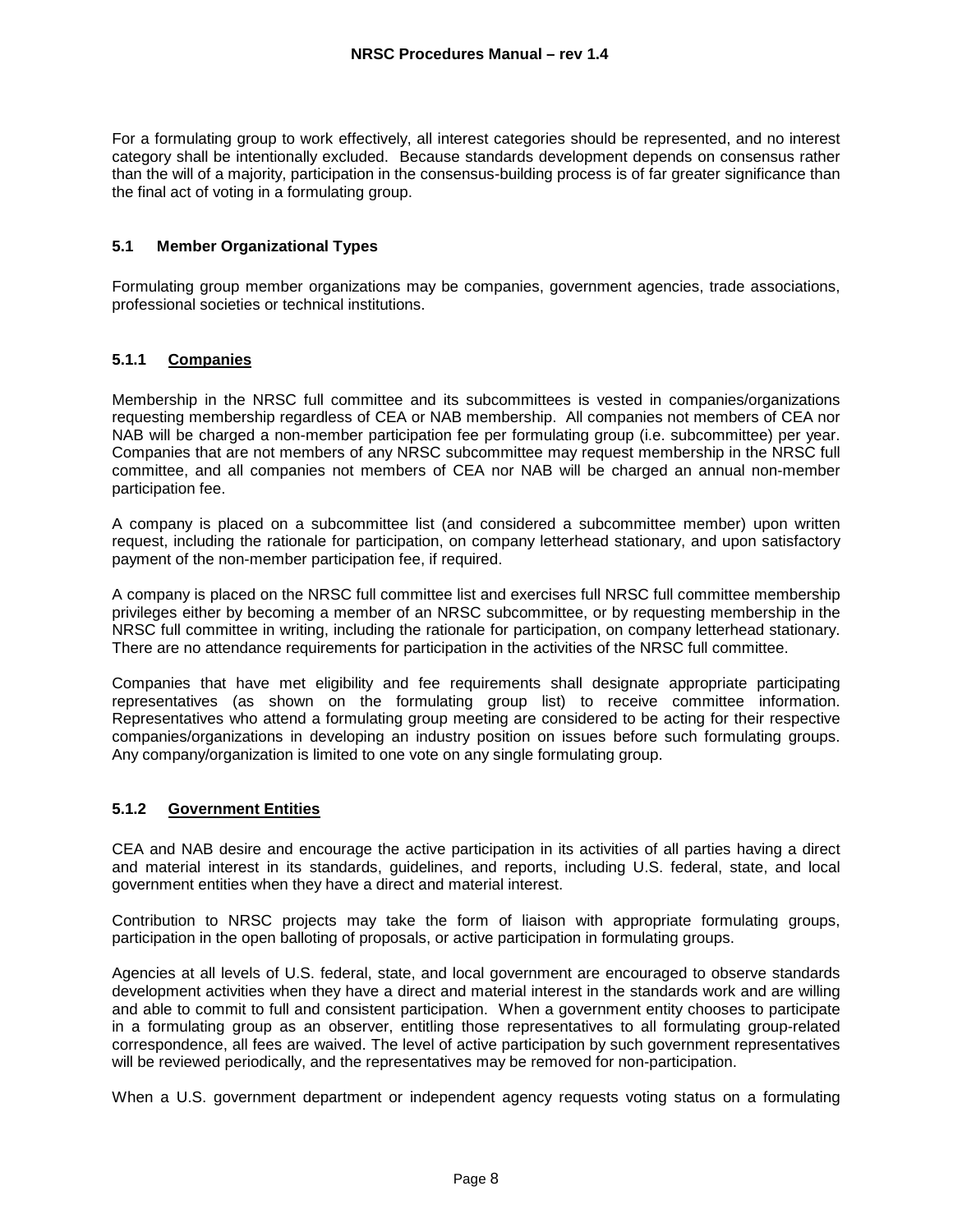group, such status will be granted and fees waived. The number of such memberships shall be limited to not more than 10% of the total voting membership on any formulating group.

# **5.1.3 Liaison Organizations**

Formulating group Co-Chairs may appoint liaison representatives from other trade associations, professional societies or technical institutions, such as universities and independent research centers, when appropriate. Liaison arrangements are usually made on a reciprocal basis. A liaison representative has full privileges of participation in formulating group activities and may be designated as an observer or voting member at the discretion of the CEA Technology & Standards VP, and the NAB Science & Technology Senior VP. Non-member participation fees will be waived when a reciprocal arrangement exists.

# **5.2 Fees**

All companies/organizations requesting membership in the NRSC full committee or an NRSC subcommittee that are neither CEA nor NAB members will be charged a non-member participation fee per formulating group (i.e. subcommittee) per year. The CEA Technology & Standards VP and NAB Science & Technology Senior VP may, on a case-by-case basis, elect to waive this fee.

Any fees paid for membership in the NRSC full committee will be credited towards the required fees for a subcommittee membership, should a full committee-only member elect to join a subcommittee. This crediting of the full committee membership fee will only apply towards the first subcommittee joined.

# **6 VOTING**

Any employee or representative of a formulating group member may be designated by their organization to exercise formulating group membership privileges, including voting, on behalf of that organization. Only one such representative may vote, per the requirements of Section 5.1.1 above. It is the organization's responsibility to coordinate its vote. A majority of those voting1 shall determine the outcome of all votes, except where otherwise noted in this manual. For example, a two-thirds majority is required to adopt an NRSC Standard or NRSC Guideline.

#### **6.1 Obtaining Voting Status**

To obtain voting status on a formulating group, a member shall be represented at two consecutive meetings and be present at the third consecutive meeting. Voting privileges are obtained at the beginning of the third consecutive meeting. If no representative of that member is present at the third meeting, voting privileges will not be granted.

This rule does not apply to voting in the first two meetings of a newly created formulating group. All members of the new formulating group shall have voting rights at the first two meetings. At the third meeting, companies that were NOT represented at both of the first two formulating group meetings shall lose their voting rights. Thereafter, normal rules for obtaining voting rights apply. This rule does not apply to votes taken within the NRSC full committee at any time.

# **6.2 Maintenance of Voting Status**

 1 To calculate a vote tally: #Yes/(#Yes + #No)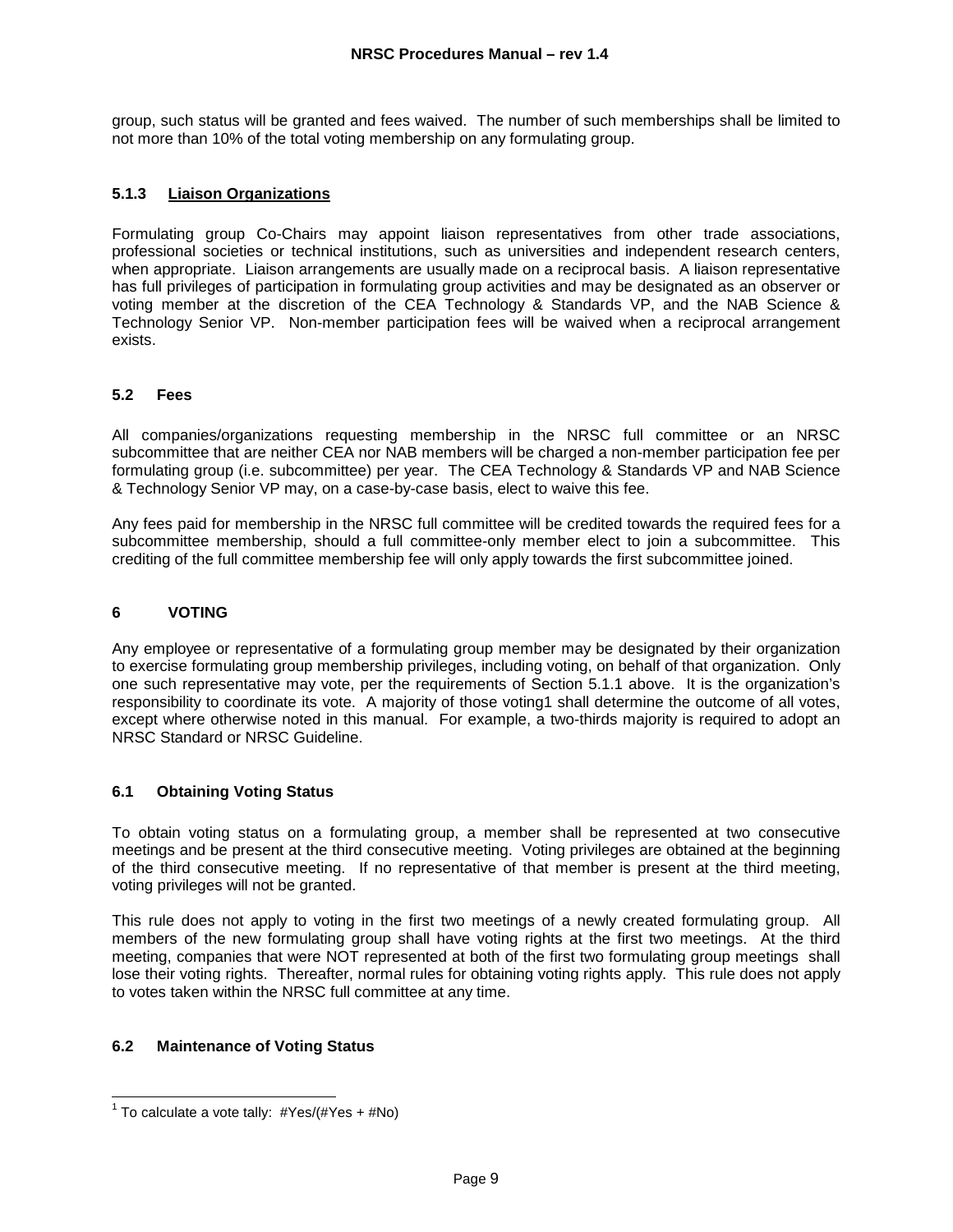Maintenance of voting status depends upon the formulating group member's active participation in the work program.

The criterion for removal of a formulating group member from voting status is the member's absence from two consecutive meetings. Attendance shall be determined by the attendance roster for each meeting, as reflected in the Minutes of that meeting. A copy of the formulating group list with present attendance information and voting status shall be reflected in the Minutes of each meeting of the group. Failure to return a ballot shall count as an absence from a meeting; however, returning a ballot does not count towards maintenance of voting status.

When a member holding voting status in a formulating group has gone unrepresented for two consecutive meetings, voting privileges are automatically revoked.

CEA or NAB staff shall notify the member of its failure to meet minimum participation requirements and shall remove the member and its representative(s) from the voting membership. On a case-by-case basis, the Co-Chairs and CEA and NAB staff may excuse failure to attend, for cause, as requested in writing prior to the meeting. CEA or NAB staff shall note in the Minutes that an absence was excused.

Reinstatement of voting privileges requires a resumption of active participation in the formulating group's work by the member, and occurs after attendance at two consecutive meetings. Voting privileges are reinstated at the beginning of the third consecutive meeting. If no representative of that member is present at the third meeting, voting privileges will not be reinstated.

Formulating group Co-Chairs, with the assistance of CEA and NAB staff, are required to enforce the rules governing maintenance of voting status.

The rules described in this section (6.2) do not apply to voting within the NRSC full committee. All NRSC member companies or organizations who have paid their non-member participation fee (if required) and otherwise fulfill the requirements for membership as described in Section 5.1 will automatically maintain full voting status for votes taken within the NRSC full committee. All votes taken by the NRSC full committee are subject to final review and ratification by the NRSC Executive Committee.

# **6.3 Multiple Votes**

No individual may vote or cast a ballot on behalf of more than one formulating group member. No proxy or absentee ballots will be allowed. Members who are unable to participate in formulating group meetings may provide nonbinding comments in advance of the meeting. Such comments shall not be counted as attendance at a meeting.

#### **6.4 Voting by proponent partners/investors**

During NRSC activities in which competing technologies are being tested and evaluated (whether or not those activities are expected to result in the development of a standard), NRSC members shall inform CEA and NAB staff of any substantial partnerships with or substantial investment interests they have in the proponent technology being offered to the NRSC for consideration.

In those instances where such partnership or investment interests exist, NRSC members so involved will be considered representatives of the proponent company for voting purposes on any vote which has a bearing upon the NRSC's evaluation of those technologies. This means that during any applicable vote, the NRSC's "One Company (Organization)/One Vote Rule" (see Section 9.11) will apply to the proponent (if the proponent is an NRSC member) and their NRSC member partner/investors, such that only one vote may be cast on behalf of these parties.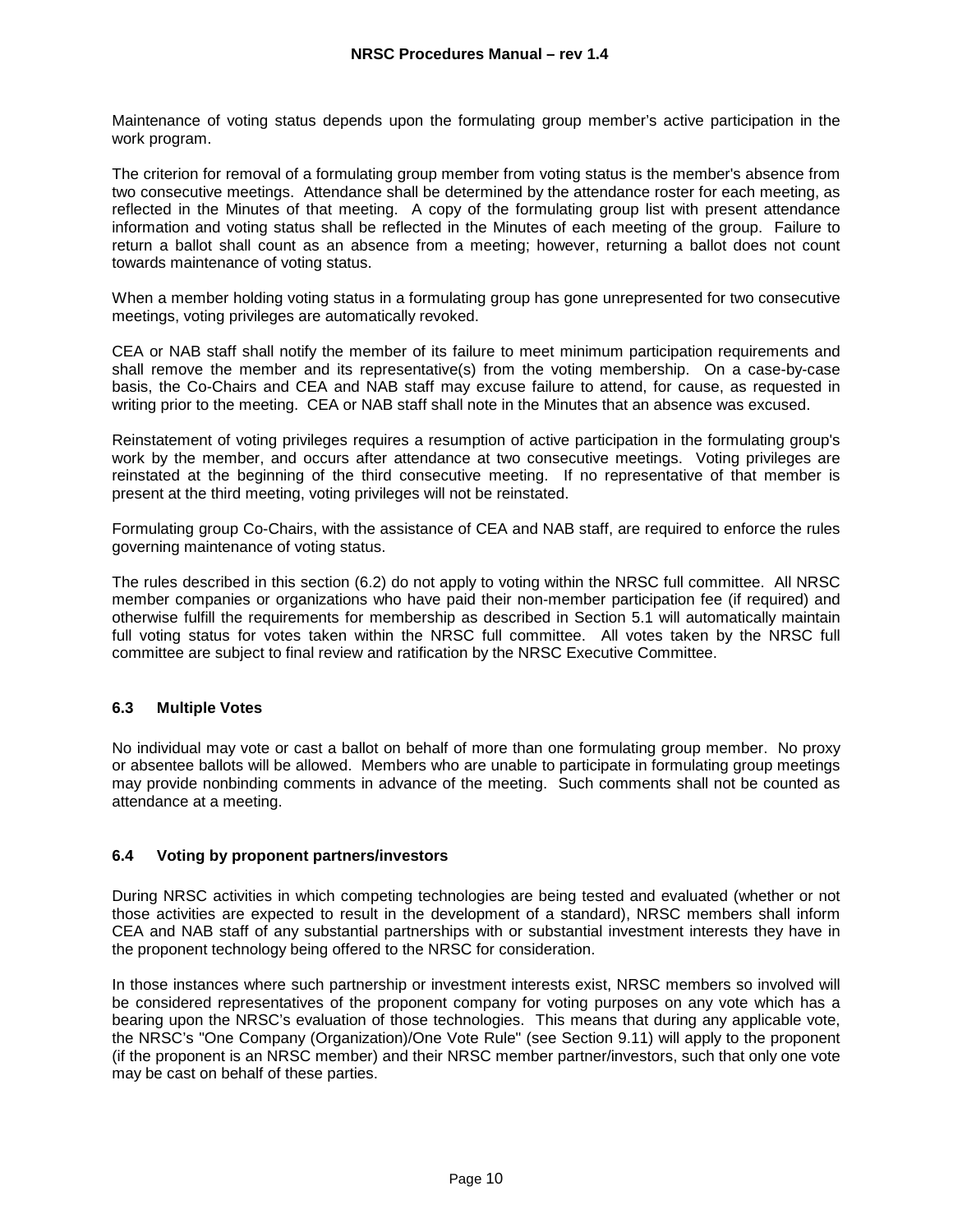# **7 OPERATIONS**

### **7.1 General**

Development of NRSC Standards, Guidelines, Reports, and other NRSC activities is conducted through its formulating groups and subelements with the assistance of CEA and NAB staff. Efforts shall be made to encourage member participation, conduct the work of these groups in an efficient fashion, and maintain due process.

It is the responsibility of the formulating group Co-Chairs to maximize productivity during each meeting. This includes following the agenda, and keeping discussion on point. Meetings may be conducted on a formal or informal basis, at the discretion of the Co-Chairs.

When any formulating group or subelement has become inactive, the group's continued existence shall be reviewed by the parent body.

Every effort shall be made to conduct the business of formulating groups via electronic means. In most cases, this means distributing correspondence and other relevant information via e-mail or facsimile. When standards- or guidelines-related information is distributed via e-mail:

- a single identifiable master copy of an electronic document shall be maintained, either by CEA or NAB staff or a designated document custodian;
- CEA or NAB staff shall maintain adequate records and audit trails of electronic ballot distributions, similar to those maintained for hard copy distributions.

#### **7.2 Meetings**

CEA and NAB recognize the resources, both time and financial, associated with participation in standards development efforts. To ensure continued progress, while minimizing costs, efforts should be made to conduct standardization activities via e-mail or teleconference.

When face-to-face meetings are scheduled, formulating groups and Co-Chairs should consider location convenience, travel and other meeting costs, as well as appropriateness of facilities, when recommending meeting locations. Every effort should be made to secure a member as a meeting host. Except in unusual or extenuating circumstances, provisions should be made to allow those members unable to travel to the meeting location to attend by teleconference. Potential face-to-face meeting locations, and associated requirements, include:

- NAB conference rooms. NAB conference rooms are available on a space available basis, and NAB staff will ensure that appropriate arrangements are made;
- CEA conference rooms. CEA conference rooms are available on a space available basis, and CEA staff will ensure that appropriate arrangements are made;
- Company facilities. Companies hosting such meetings may underwrite reasonable costs associated with the meeting. Gifts and other promotional items of value should not be given to attendees. Requirements for security clearances for attendees should be minimized or avoided;
- Hotels or other commercial properties. When it is necessary to schedule a meeting that involves costs to the NRSC, only NAB and CEA staff (as appropriate) shall contract with a hotel for meeting room space and related services. In addition, the sponsoring company(ies) should work in conjunction with the Co-Chairs and CEA and NAB staff to ensure that notices and facilities are appropriate for the group.

### **7.2.1 Notices**

Every effort should be made to provide notice of a subcommittee or NRSC full committee meeting to members sufficiently in advance to allow maximum member participation. This meeting notice shall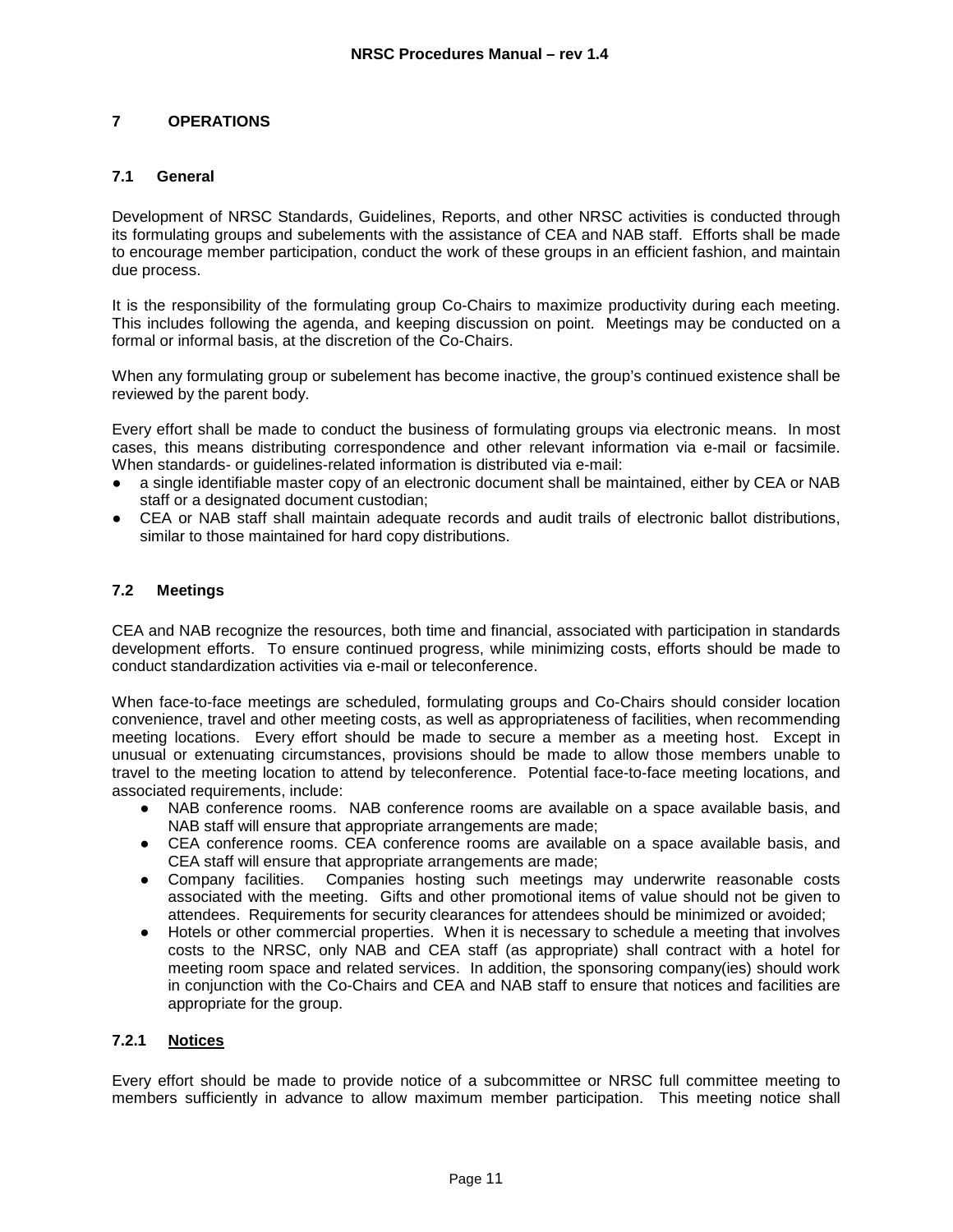include the phone and email contacts of the subcommittee or NRSC full committee Co-Chairs and responsible NRSC staff. A meeting notice should also be posted to the NRSC web site, and should include a preliminary agenda.

In the case of face-to-face formulating group meetings, CEA or NAB staff should issue meeting notices at least four weeks prior to the meeting date. The phone number and physical address of the meeting location shall also be included.

In the case of audio or video teleconferences, or virtual meetings, CEA or NAB staff should issue meeting notices at least one week prior to the meeting date.

# **7.2.2 Agendas**

The formulating group or subelement Co-Chairs are responsible for generating the agenda and providing it to CEA or NAB staff in sufficient time for advance distribution. The formulating group or subelement shall draft a tentative agenda for the following meeting during the current meeting. The agenda shall include, at a minimum, the following elements:

- Time and place of the meeting or teleconference;
- Determination of whether a quorum is present (when appropriate);
- Any proposed voting items identified at the time the agenda is issued; Note: Whether or not voting items are listed on the proposed agenda, a subcommittee or subelement may vote, provided: 1) a quorum is present; 2) the action that is the subject of the vote falls within the formulating group's or subelement's scope and authority; and 3) the action is in compliance with CEA Legal Guides. For votes on standards or guidelines, the provisions of
- Section 9.4.2 also apply. • Significant items to be discussed;
- Determination of the next meeting date.

Participants, chairs and staff are encouraged to make reasonable efforts to identify agenda items prior to the start of meeting, and present those to participants in advance of a meeting. If a voting item is not included on the published agenda prior to a meeting, and a formulating group wishes to add a voting item to the agenda during the meeting, then:

- A quorum shall be present during the meeting;
- Two thirds of the voting members shall accept the voting item before it may be placed on the agenda for consideration; and,
- Two thirds of the voting members shall agree to the proposed action for the voting item to pass.

Note: If the proposed voting item is a vote on a standard, then the provisions of Section 9.4.2 also apply.

# **7.2.3 Quorum**

For the purpose of conducting business at a formulating group meeting, a quorum consisting of a majority of formulating group members who have voting rights is required to take final action.

If a quorum is not present, no final action may be taken. While discussion may take place, and those present may make recommendations and develop material, such recommendations are subject to subsequent affirmation by a quorum of the formulating group.

# **7.2.4 Meeting Cancellation**

CEA and NAB staff may cancel a scheduled meeting if:

● it is anticipated, with cause, that there will be no quorum for conducting business due to insufficient attendance;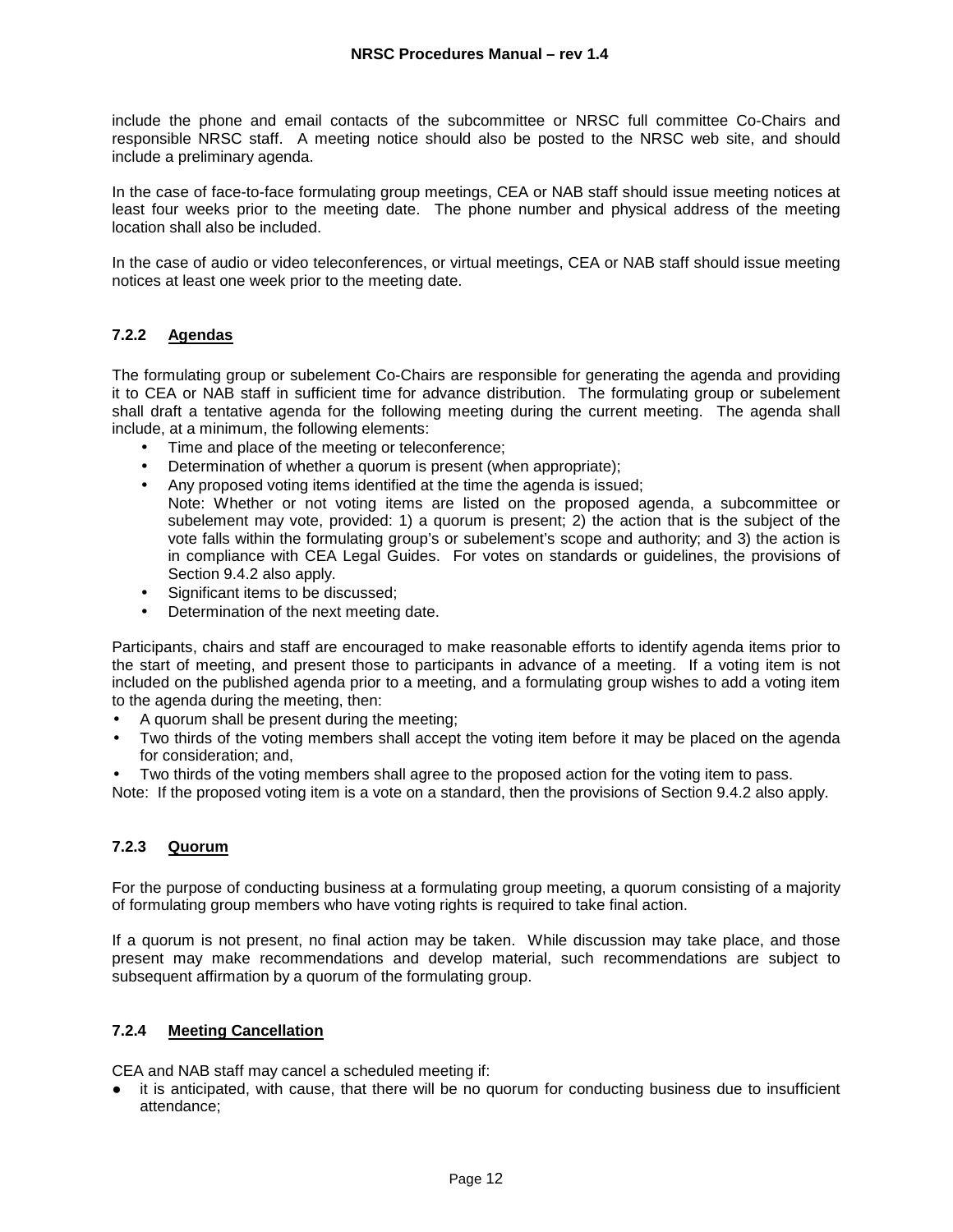- no Co-Chair or acting Chair will be available to conduct the meeting; or,
- an emergency or act of nature precludes attendance.

# **7.2.4.1 Notice of Cancellation**

Notice of cancellation of a meeting shall be announced 14 days prior to the date of a face-to-face meeting, or one day prior to a teleconference date, except in cases of cancellation due to an emergency or act of nature. It is recommended that the latest technology be employed to expedite notice of cancellation of a meeting, for example, e-mail or telefacsimile.

# **7.2.4.2 Remedies for a Substitute Meeting**

To expedite necessary group business, the Co-Chairs, in concert with designated CEA and NAB staff, may set and announce a new meeting date (with a revised agenda). The substitute meeting may take the form of a face-to-face meeting, a teleconference or virtual meeting, or the group may conduct its business by correspondence.

# **7.2.5 Conduct**

Meetings shall be conducted in a manner accommodating due process considerations, the need to expedite the work of NRSC formulating groups, efforts to use group member and staff resources efficiently, and relevant legal considerations as defined in the current CEA Legal Guides. Formal meetings shall be conducted following Robert's Rules of Order.

General Guides Applicable to all CEA Activities shall be printed on the reverse side of the attendance roster distributed during each face-to-face meeting (see Annex A). Each attendee is requested to sign the attendance roster and thereby attest to familiarity with and adherence to these guides. For other meetings, appropriate electronic alternatives may be adopted with the approval of the CEA Technology & Standards VP and the CEA General Counsel, and the NAB Science & Technology Senior VP and the NAB General Counsel.

# **7.2.5.1 Patent Policy**

Reasonable efforts shall be made to notify participants that they are required to identify relevant patents at the earliest point in standards development. These efforts shall include a call for intellectual property (IP) proffers on all draft standards. In addition, calls for disclosure may be made during meetings. Requirements in NRSC standards that are known to call for use of a patented item or process may not be considered by formulating groups unless all of the relevant technical information covered by the patent or pending patent is known to the formulating group, and the responsible Co-Chairs and CEA and/or NAB Engineering staff have received a statement from the patent applicant or holder indicating compliance with the NRSC intellectual property rights policy by stating one of the following:

- 1) a license shall be made available without charge to applicants desiring to use the patent for the purpose of implementing the standard(s) under reasonable terms and conditions that are demonstrably free of any unfair discrimination, or
- 2) a license shall be made available with charge to applicants under reasonable terms and conditions that are demonstrably free of any unfair discrimination.

In either event, the statements from the patent holders shaII be submitted to the CEA and NAB General Counsels for review. Neither CEA nor NAB have the expertise to evaluate each patent, application or license, and relies on the applicant's or holder's statement.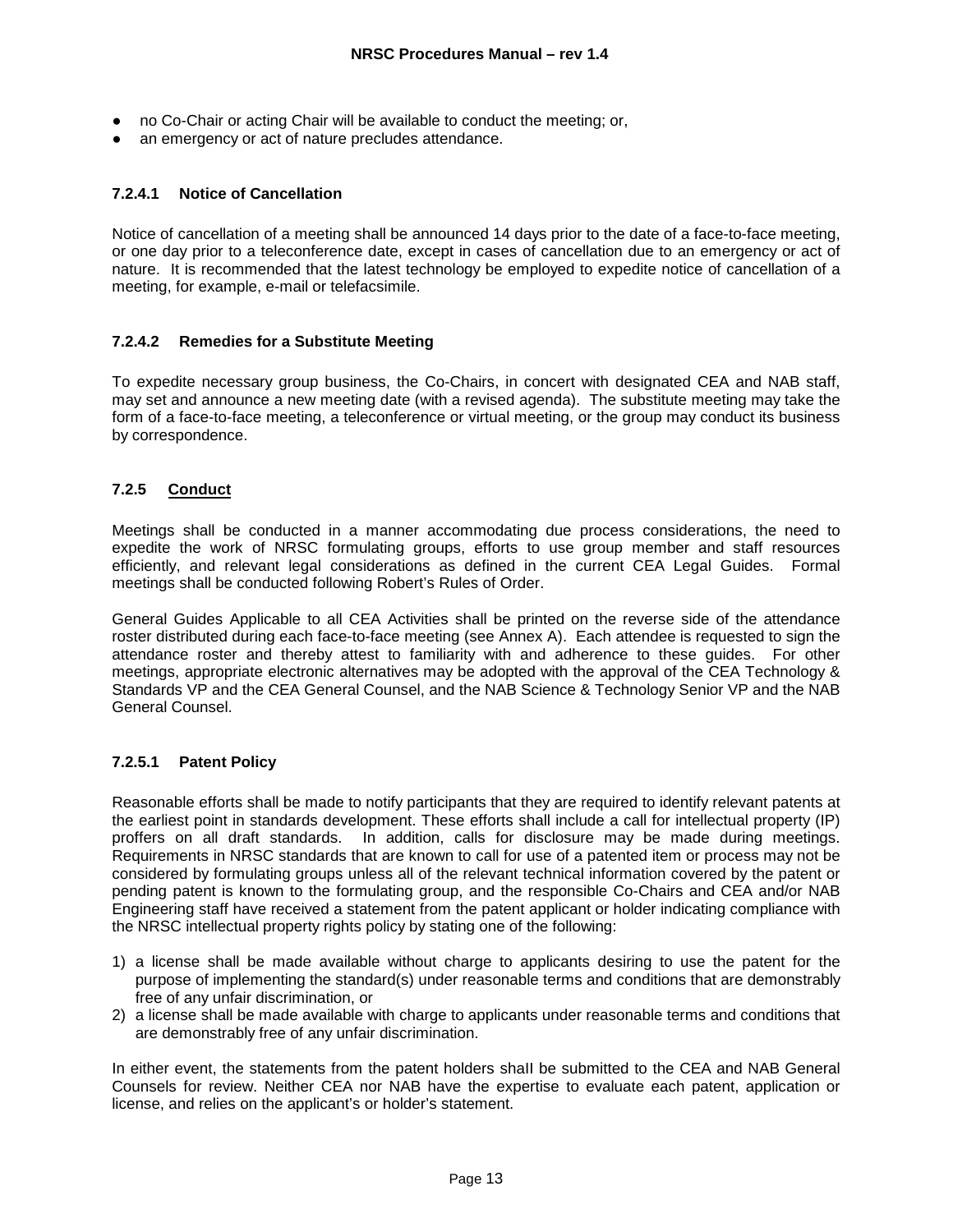# **7.2.5.2 Copyrighted Material**

If, in developing an NRSC Standard, Guideline, or Report, a formulating group proposes to incorporate verbatim material from a publication copyrighted by another organization, it shall obtain written permission from the owner of the copyright for the NRSC to reprint the material, forward the letter granting permission to the CEA and NAB staff, and include an appropriate reference to such permission in the standard as a footnote.

If a formulating group proposes to incorporate verbatim material, in whole or in part, from an ISO/IEC standard, the Co-Chairs shall consult appropriate CEA and NAB staff for appropriate procedures and further details.

# **7.2.5.3 Audio/Video Recording**

Audio or video recording of any portion of a meeting shall not be permitted by attendees under any circumstances, so as to foster open and uninhibited discussion among participants.

# **7.2.6 Minutes/Report**

An NAB or CEA staff person, or their designee, shall at each meeting or teleconference serve as recording secretary for that meeting. The Minutes should include, at a minimum:

- a list of all individuals (and their respective affiliations) present;
- for formulating group meetings, an indication of whether the members of the group are present or absent, and their voting status for this meeting;
- for formulating group meetings, an indication of whether or not a quorum is present;
- a statement of all significant matters discussed, including any actions taken and with any reasons for such actions;
- a list of action items developed at the meeting and assigned individual(s); and
- references to where all documents discussed at the meeting have been archived.

Where votes are taken, the vote tallies, at a minimum, shall be recorded.

Those providing reports or making presentations during a meeting are encouraged to provide an electronic version of this information to the recording secretary on-site, or immediately following the meeting. This practice facilitates electronic distribution of Minutes.

To ensure that the business of a formulating group is conducted as efficiently as possible, Minutes should be drafted within two weeks after a meeting. Minutes should be approved first by responsible CEA and NAB staff, and the CEA and NAB Legal Counsels and then by the Co-Chairs, prior to distribution. If the Co-Chairs' approval is not forthcoming prior to distribution, Minutes shall reflect this information.

Upon approval, NRSC full committee, subcommittee, working group and task group meeting minutes shall be posted on the restricted access portion of the NRSC web page and notification shall be sent to the appropriate group. The NAB Science & Technology Senior VP and the CEA Technology & Standards VP shall review and approve any information regarding standards activities in the NRSC and its subcommittees and working groups before such information is distributed to any outside organization (see also Section 7.4). This does not include the distribution of information within the NRSC and its subcommittees and working groups or the normal procedures for creating standards under the NRSC Procedures Manual.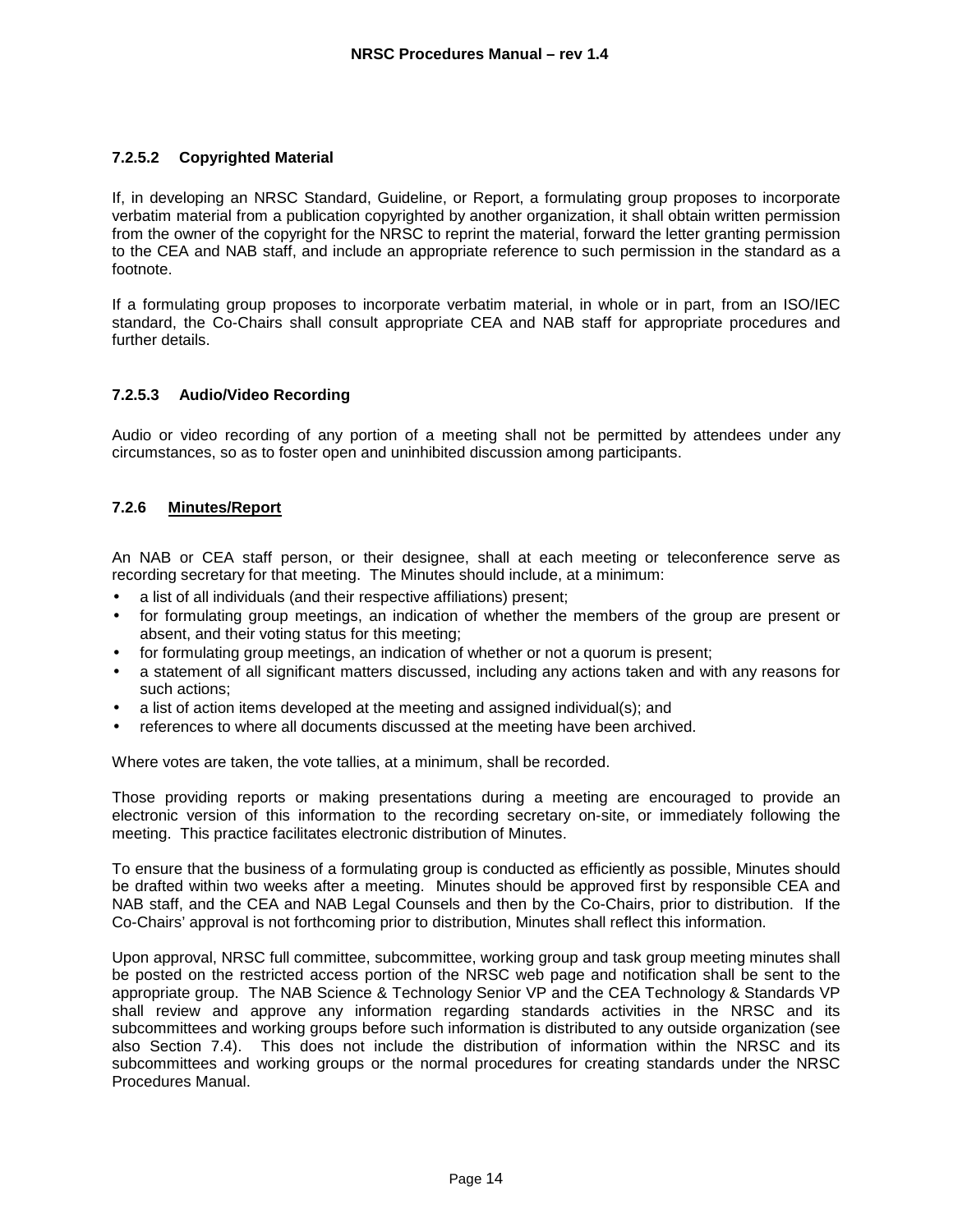#### **7.2.7 Attendance by non-members**

Attendance at NRSC full committee, subcommittee, or other sub-group or working group meetings is open to all but members of the press.

### **7.2.8 Attendance by members of the press**

In order to foster open and uninhibited discussions, representatives of the working press (including electronic media) are not permitted to attend any NRSC meetings.

# **7.3 Program of Work**

Formulating group members should make every effort to maximize member participation and move a group's work toward completion, while observing the principles of due process. It is the responsibility of the Co-Chairs and CEA and NAB staff to ensure that the progress of a formulating group's program of work is monitored periodically, that formulating group resources are sufficient to accomplish this program of work, and that all formulating group members are encouraged to contribute.

# **7.3.1 Scope Identification**

When a subcommittee, working group or task group is initiated, its scope shall be clearly defined by its parent body. Revisions in a formulating group's scope require the approval of the Co-Chairs of the parent body, and should be affirmed as soon as practical by the parent body.

#### **7.3.2 Project Initiation**

NRSC projects will usually culminate in the drafting of an NRSC Standard, Guideline, or Report. While it is useful to consider at the onset which of these outcomes is most likely, it is ultimately up to the formulating group to decide for each project which is most appropriate, and in some cases it will not be possible to make this determination until the project has reached an advanced stage. For example, in a project involving testing and evaluation of a new technology, it may not be possible to know whether that technology is a good candidate for standardization until testing is completed.

When it is not practical or possible to develop an NRSC Standard, formulating groups should consider whether the industry would benefit from development of an NRSC Guideline. While Guidelines do not establish specific and necessary normative requirements as do Standards, they can serve to guide the Industry as to preferred approaches or techniques.

The NRSC does not encourage or exclude the possibility of multiple standards for the same purpose. The CEA Legal Guides identify the purpose of standards as follows:

"CEA standards are designed to serve the public interest by eliminating misunderstandings between manufacturers and purchasers, facilitating interchangeability and improvement of products, and assisting the purchaser in selecting and obtaining with minimum delay the proper product for this particular need. Existence of such standards shall not in any respect preclude any member or non-member of CEA from manufacturing or selling products not conforming to such standards. [CEA Legal Guides, Part II, Section B]

In general, the marketplace is best served when one standard is recognized for a specific purpose. The use of one standard can reduce consumer confusion and contribute to economies of scale as well as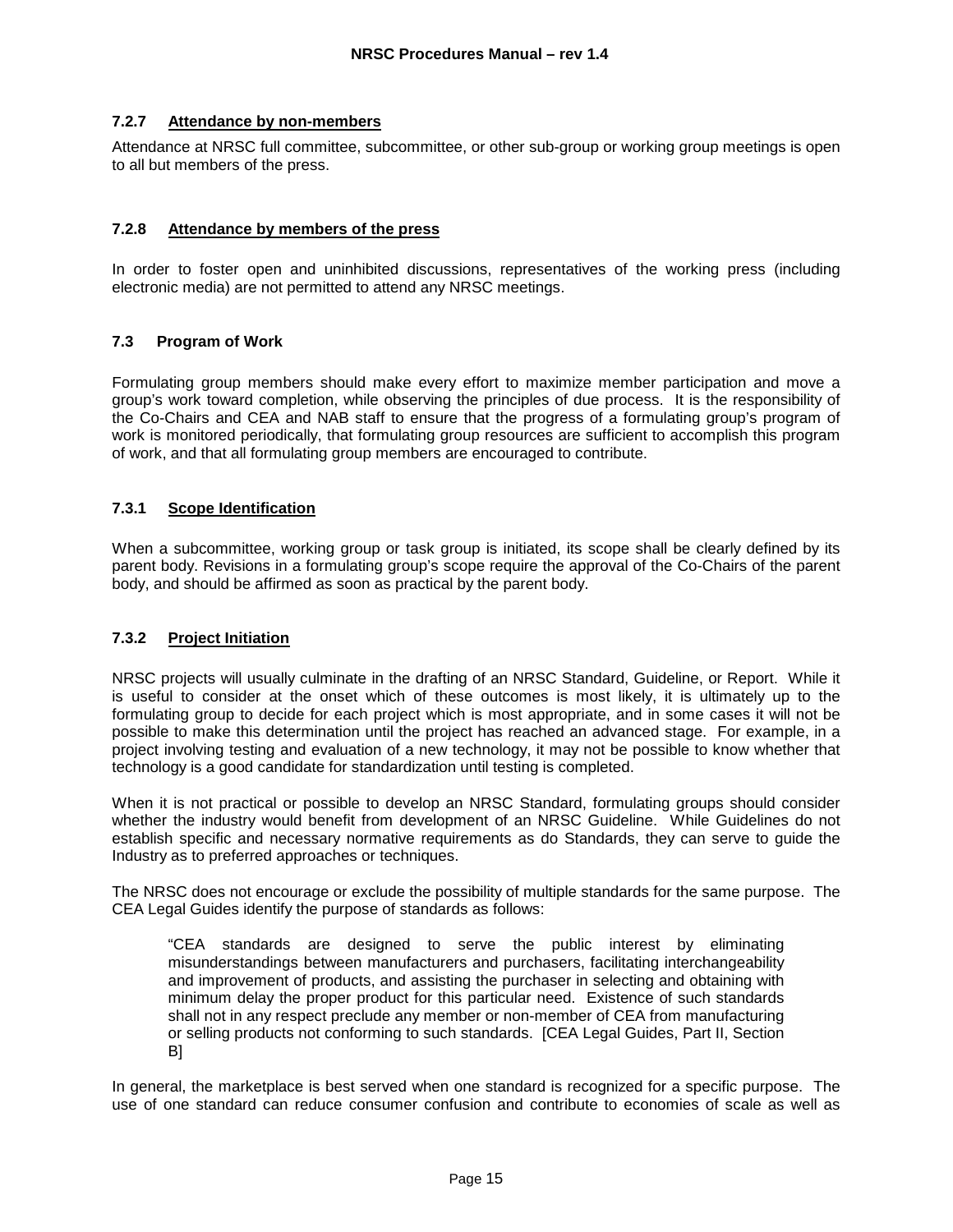competition among users. However, situations may occur in which more than one standard covering one technical area becomes possible. These situations might result, for example, from a new technology in which more than one approach are supported.

When one or more formulating group(s) is considering the development of duplicative standards, several factors should be considered:

- Is there significant provider/user support for each of the proposed standards?
- How much overlap of purpose will result from separate standards (e.g., will there be uniqueness in application? Are there unique groups of potential users and/or providers?
- Is the nature of the standard such that the standards accomplish the same purpose, do not increase confusion or reduce economies of scale (e.g., a measurement procedure)?
- Is it best to permit independent development of duplicative standards first, then to harmonize them after they are compelled, perhaps resulting in a better, more comprehensive standard?

With respect to harmonization, formulating groups, and where appropriate, their parent body should always attempt harmonization whenever possible.

When a subcommittee or subelement wishes to begin a project expected to result in development of an NRSC Standard or Guideline, the Co-Chairs of the parent body shall concur in the recommendation. The following information shall be presented for review:

- 1) a proposed project title;
- 2) a proposed scope for the proposed standard or guideline;
- 3) a justification and/or an explanation of the need for the proposed standard or guideline;
- 4) identification of the stakeholders likely to be directly impacted by the standard or guideline;
- 5) an initial listing of individuals committed to active participation in the project;
- 6) a work plan, including a proposed timeline for completion and an estimate of necessary formulating group and budgetary resources (if any); and,
- 7) a listing of related standards or guidelines, if any, and evaluation of potential scope conflicts (if any).

# **7.3.3 Project Monitoring**

At a minimum, every two years each formulating group shall review the progress of the projects under its auspices. This review shall include those standards or guidelines due for reaffirmation, revision or rescission, as well as any standards that are approaching their five year life-span. Formulating groups should consider the extent of their current program of work, and evaluate proposed work items, in light of the formulating group and staff resources available to accomplish such work, and the extent of industry need for such work.

#### **7.3.4 Project Completion/Removal**

Every two years, or at other times, a formulating group may elect to recommend the deletion of an item from its program of work. Such recommendations shall be affirmed by a quorum of the parent body.

#### **7.4 Correspondence**

The Co-Chairs or the cognizant CEA and NAB staff should initiate all correspondence with a CEA or NAB organizational unit or an external organization.

When the Co-Chairs communicate with a formulating group, efforts should be made to clarify whether the Co-Chairs are communicating in the capacity of Co-Chairs, or representing an individual company. When the Co-Chairs communicate as Co-Chairs, the correspondence:

● shall be on NRSC letterhead (for hard copy correspondence); or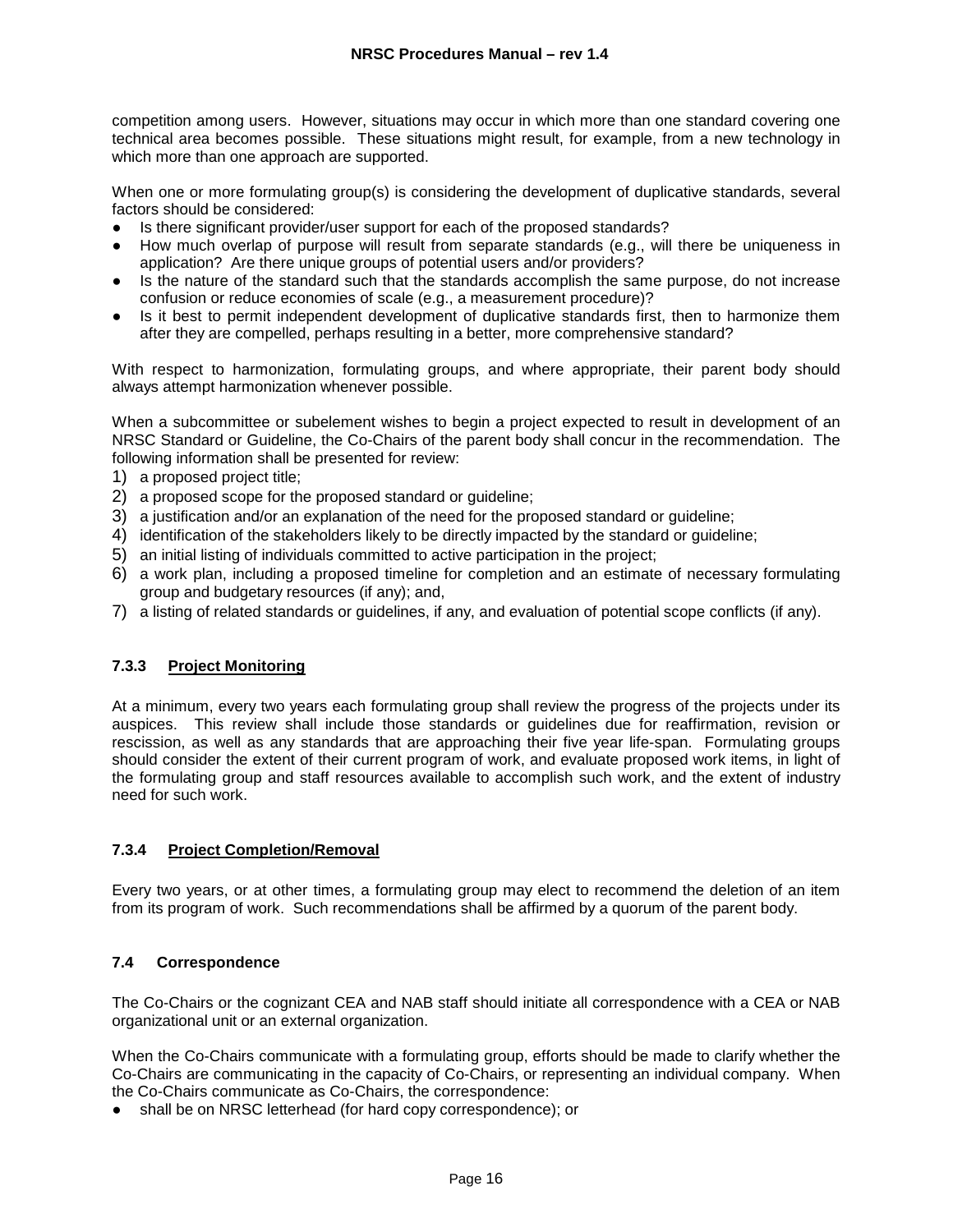- shall clearly indicate that it is from the Co-Chairs (for electronic correspondence);
- shall be co-signed (in addition to the signature of the Co-Chairs) by an NAB Science & Technology and a CEA Technology & Standards staff person.

In addition, prior to NRSC letterhead use by non-CEA or non-NAB employees, such as Co-Chairs, the substantive content of the communication shall first be approved by the department head or the cognizant CEA and NAB staff member (as appropriate).

It is the responsibility of cognizant CEA and NAB staff to maintain appropriate records of organizational group activities.

# **7.5 Legal Guidance**

The CEA Legal Guides shall govern all standards development activities conducted by NRSC formulating groups. Copies of the CEA Legal Guides are available on request from CEA Technology & Standards staff or on the CEA web site (www.ce.org). Annex A contains an excerpt from the CEA Legal Guides.

#### **8 NRSC STANDARDS, GUIDELINES AND REPORTS**

# **8.1 NRSC Standards**

An NRSC Standard is a document that establishes engineering and technical requirements for processes, procedures, practices or methods that have been adopted by consensus. NRSC Standards may also be established for selection, application and performance criteria for material. An NRSC Standard is normative in nature, however usage of NRSC Standards is voluntary.

The development process for an NRSC Standard is described in Section 9. NRSC Standards are subject to a five-year review cycle.

#### **8.2 NRSC Guidelines**

An NRSC Guideline is document that states specifications or criteria within terrestrial radio broadcast systems that are not strictly necessary for effective implementation and interoperability, but that the NRSC has determined to be advisable and may improve the efficiency of implementation or reduce the probability of implementation errors. An NRSC Guideline is informative, not normative, in nature.

The development process for an NRSC Guideline is the same as that for an NRSC Standard which is described in Section 9. As with NRSC Standards, NRSC Guidelines are subject to a five-year review cycle.

#### **8.3 NRSC Reports**

An NRSC Report is a document that describes the results of technical work, including technology surveys and evaluations, which are of benefit to the radio broadcast industry. NRSC reports may be either strictly informational or may include recommendations for further action, including development of NRSC Standards or Guidelines.

The development process for an NRSC Report is less formal than that for an NRSC Standard or Guideline. NRSC Reports are typically developed within a subelement of a formulating group, but only formulating groups may adopt NRSC Reports, by majority vote in accordance with NRSC voting procedures.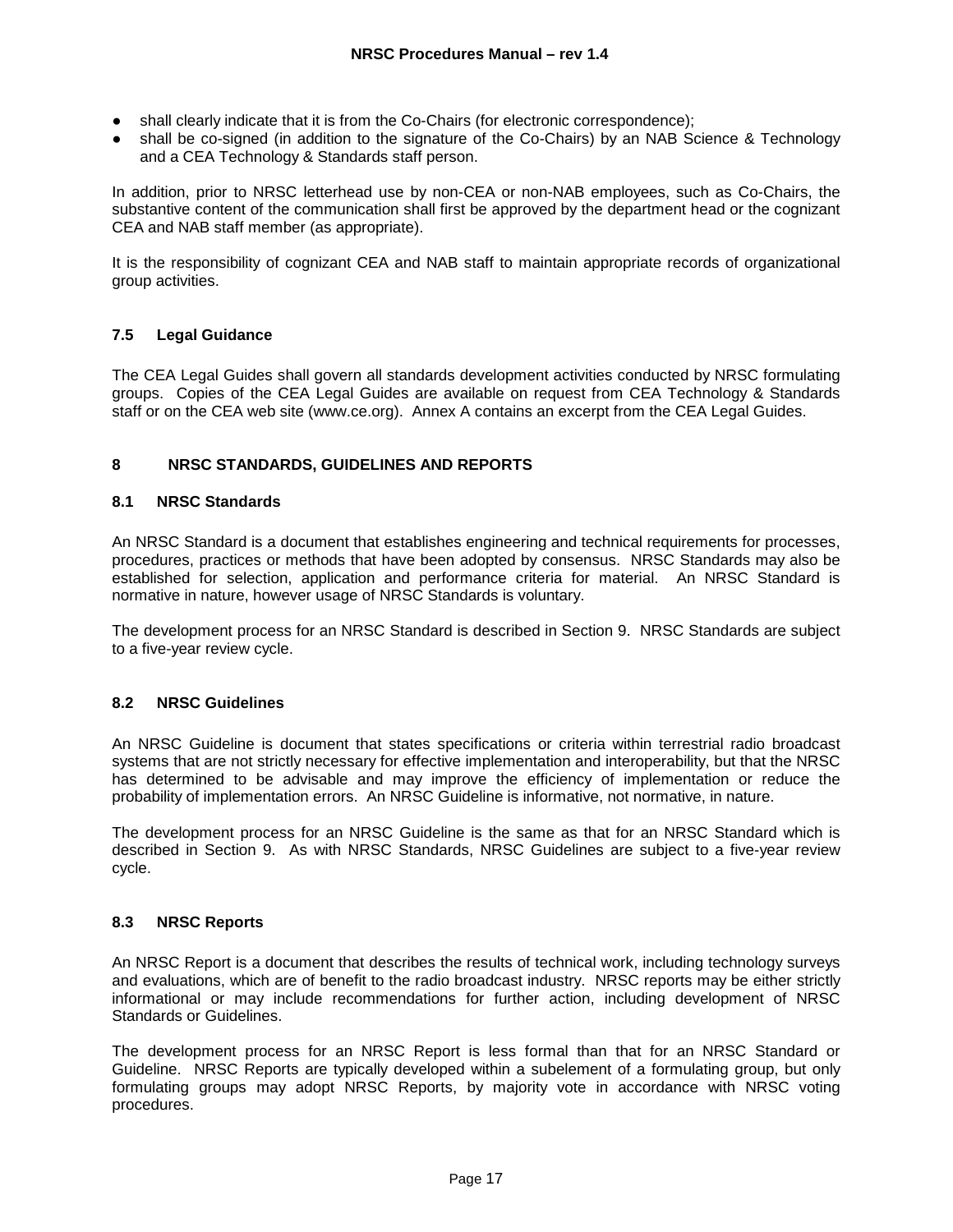# **9 DEVELOPMENT OF NRSC STANDARDS AND GUIDELINES**

The NRSC Standards and NRSC Guidelines development process is defined in this section and displayed in Figure 1 of the NRSC Procedures Manual.

# **9.1 Project Initiation**

The provisions of Section 7.3.2 concerning project initiation apply to all standards and guidelines projects. A two-thirds majority vote of members present at an NRSC full committee meeting may recommend the development of a technical standards or guidelines proposal. Upon final direction from the NRSC executive committee, the NRSC Co-Chairs shall refer such work to the appropriate subcommittee.

# **9.2 Preparation**

When initiating a standards or guidelines project, it is often helpful to accomplish the following tasks early in the process:

- Identify and involve likely participants as early in the process as possible.
- Review the project time line and agree, as a group, to milestones.
- Review basic NRSC document development procedures, including such items as the importance of separating "personal" from "company" positions, elements of due process and group operating procedures.
- Obtain relevant IPR and copyright releases.
- Assign a project editor and writers for each section of the draft.
- Establish a regular meeting schedule.

### **9.2.1 Normative References**

Documents included in the Normative References section of a draft standard shall include reference to a specific version with a date. The citation shall provide sufficient information for reviewers/users to locate and acquire the document. If a document is included in the normative references section of a draft standard, either:

- a) the document shall be publicly available, free or at a reasonable cost; or
- b) where documents are not publicly available, a copy of the document shall be provided to CEA and NAB staff with appropriate authorization from the developer/copyright holder to distribute the document freely to reviewers of the standard.

NOTE: In b) above, the document shall be maintained in appropriate NRSC files for the published life of that revision of the standard.

#### **9.2.2 Bibliography References**

Documents that provide developmental or other informative information to reviewers of a draft standard or guideline, or users of a standard or guideline, may be included in a bibliography section. The citation shall provide sufficient information for reviewers/users to locate and acquire the document.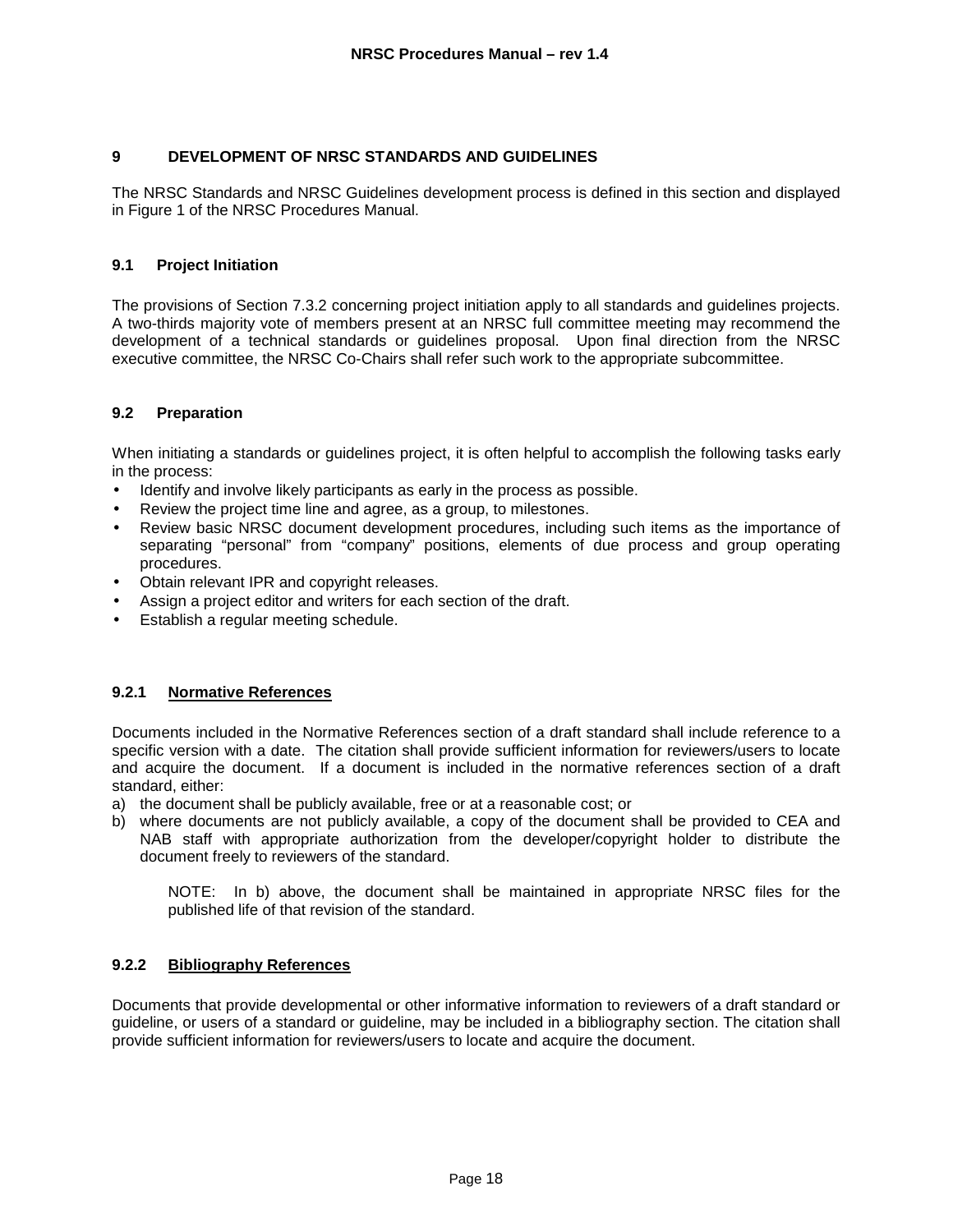### **9.3 Draft Development and Review**

The draft development and review process is conducted on an informal basis. The purpose of this process is to ensure that a document submitted for vote to the formulating group and, where appropriate, the committee Co-Chairs, reflects resolution of outstanding comments to the extent practical.

# **9.3.1 Formulating Group Review**

A comment period (pre-vote) (CPP) is required prior to submission of a draft for vote by the formulating group. During a CPP, formulating group members are asked to submit written technical or editorial comments accompanied by suggested alternative language. The first CPP shall be a minimum of 14 days. Subsequent CPPs shall be a minimum of 7 days.

During the initial CPP, all sections of the document are subject to review and written comment. During subsequent CPPs, only those portions of the draft that have been the subject of previous comment, with or without revision, are subject to review and written comment. Those portions of the draft that are subject to review and comment shall be clearly indicated.

# **9.3.2 Response to CPP Comments**

Comments submitted during the CPP are subject to comment resolution. If NRSC members' comments are accepted and reflected in a subsequent draft, distribution of a subsequent version of the document, either for informal review or for ballot, is sufficient acknowledgment of the comment. All comments submitted during the CPP shall be addressed before proceeding to 14-Day draft.

If NRSC members' comments are not accepted, the comments shall be addressed in one of the following ways, under direction of the formulating group Co-Chairs:

- Legal concerns are referred to CEA and NAB General Counsel for response;
- Document development process concerns are addressed by CEA or NAB staff;
- Scope concerns are addressed with appropriate formulating group and CEA and NAB staff input;
- Editorial or technical concerns receive a response indicating the reason for non-acceptance; and
- Vague comments are returned to the respondent requesting expeditious clarification.

Copies of all acknowledgments and correspondence with originators of comments shall be maintained by CEA and NAB staff for the published life of that version of the standard.

#### **9.4 Release for Formulating Group Vote**

A draft document may be released for formulating group vote either via ballot or for vote during a formulating group meeting (see Sections 9.4.1 and 9.4.2).

# **9.4.1 Ballot**

If a draft document is to be submitted for ballot to the formulating group, the formulating group should indicate its consensus (either as a result of an informal review or during a formulating group meeting).

Note: At the formulating group Co-Chairs' discretion, the Co-Chairs may submit the proposed standard or guideline document to CEA and NAB staff for ballot without specific formulating group action. Examples include cases where a quorum is not present at a formulating group meeting, where the formulating group has not met, or, in general, where such action is necessary to expedite the standards/guidelines development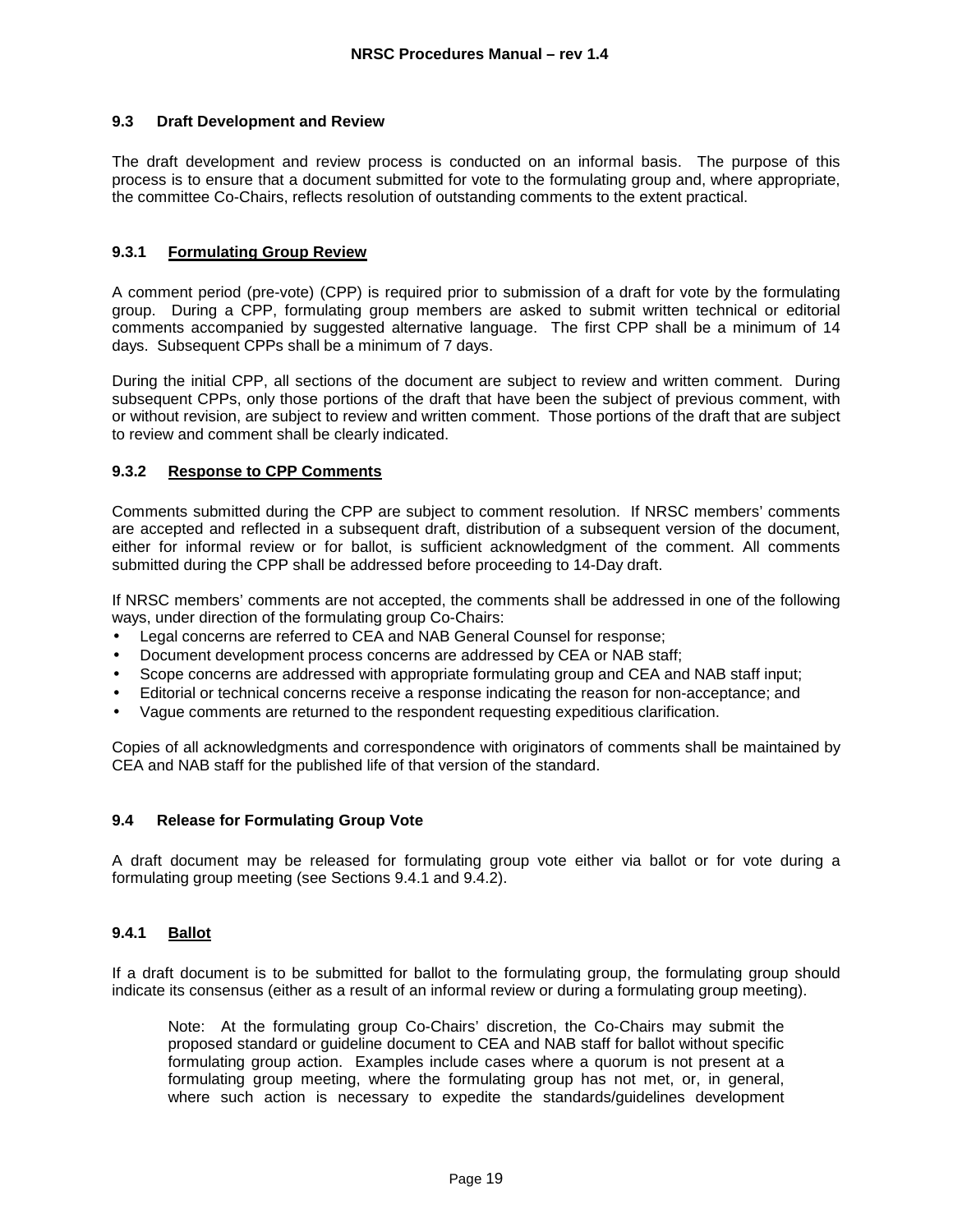#### process.

Subsequently, the proposed NRSC Standard or NRSC Guideline shall be forwarded to CEA and NAB staff for release.

Upon review of the proposed standard or guideline document by CEA and NAB staff, a ballot will be added to the document and the ballot will be circulated for vote to all formulating group members, both voting and non-voting, with a minimum response period of thirty days (in cases where this is the first formulating group ballot on a proposed standard) or fifteen days (in cases where a proposed standard is being reballoted).

Note: At the discretion of the formulating group Co-Chairs, the balloting period may be extended for an additional two weeks to achieve response from a quorum of voting formulating group members. If a quorum of voting formulating group members does not respond by the end of this two week period, the ballot fails, and the document may be resubmitted, with or without revision for ballot, or the project may be eliminated.

CEA and/or NAB staff shall provide written acknowledgment of ballot receipt, either:

- a) to individual balloters, as their ballots are received; or
- b) to the formulating group as a whole following the ballot closing date.

Note: In the event of a dispute concerning receipt date, it is the responsibility of the balloter to provide evidence that the ballot was sent prior to the closing date. Examples of this evidence may include, an email return receipt, or a fax confirmation sheet showing the date.

To encourage intra-company coordination, CEA or NAB staff shall also forward a list of formulating group members, and their individual representatives, receiving a copy of the ballot, indicating formulating group members' voting status.

Note: For ballot purposes, quorum shall be determined based on the number of voting members of a formulating group as of the date the ballot closes.

If all votes are accounted for prior to official closing date, the ballot shall be considered closed.

#### **9.4.2 Meeting Vote**

If a formulating group elects to vote on a proposed NRSC Standard or NRSC Guideline during a formulating group meeting, then it is highly desirable that this voting item be included when the agenda for the subject formulating group meeting is developed. As an alternative, the voting item shall be included on a subsequent, revised agenda circulated to formulating group members a minimum of 14 days prior to the subject formulating group meeting.

In addition, a draft of the proposed NRSC Standard or NRSC Guideline highlighting revisions proposed subsequent to the draft's last circulation to the formulating group shall be forwarded to formulating group members a minimum of 14 days prior to the formulating group meeting. This is known as the 14-day draft period.

Draft NRSC Standards or NRSC Guidelines presented to a formulating group for adoption, revision, reaffirmation, or withdrawal shall have completed at least one comment period (pre-vote) and at least one 14-day draft prior to the date of the vote.

#### **9.5 Voting Options**

Formulating group members and, where appropriate, the committee Co-Chairs have three options when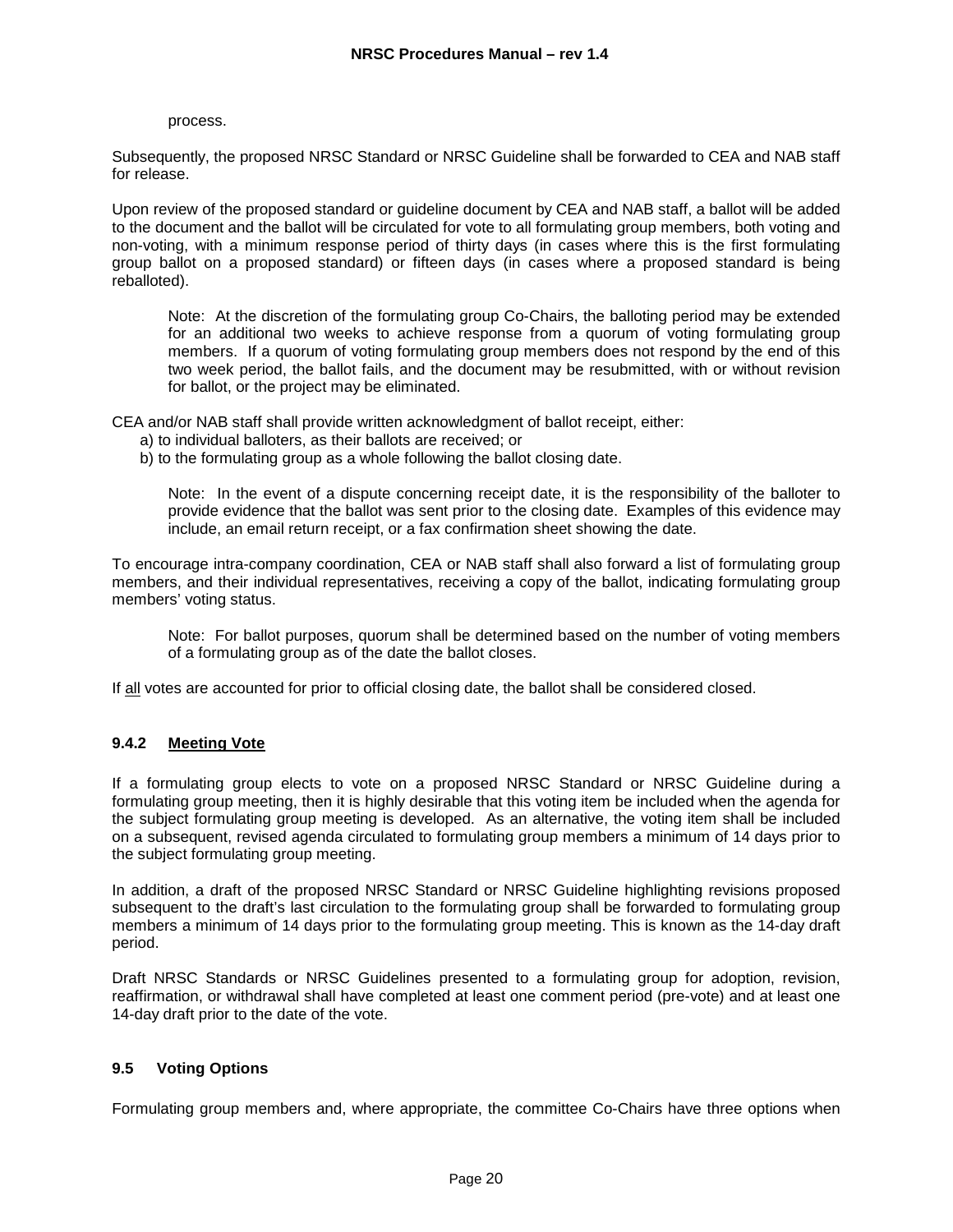voting on a draft document as indicated in Sections 9.4.1 (ballot) and 9.4.2 (meeting vote).

# **9.5.1 NRSC Standard and NRSC Guideline Voting Options**

Where the draft document is a proposed NRSC standard or NRSC Guideline:

- Yes: Indicating approval of the substance of the draft;
- No: Indicating disapproval of the substance of the draft; and
- Abstain: Indicating acknowledgement of the vote and expressing no opinion regarding the outcome.

Note: written comments are solicited during CPP. See Section 9.3.1.

# **9.6 Voting Tally**

If the voting tally indicates that:

- A quorum of voting subcommittee group members has responded (this is not required for an NRSC full committee vote); and
- 2/3 or more of those voting<sup>2</sup> approve (see exceptions below); and
- the subcommittee Co-Chairs approves to publish

then the document is accepted and submitted for further processing as an NRSC standard or NRSC Guideline.

# **9.7 Reballotting**

In either of the following cases:

- A quorum of voting subcommittee group members does not vote (this does not apply to an NRSC full committee vote); OR
- Less than 2/3 of those voting<sup>3</sup> approve

the draft document shall be processed as indicated:

If a quorum of subcommittee group members does not vote, then the document shall be:

- revised and resubmitted for vote (see Section 9.4); OR
- resubmitted for vote without change (see Section 9.4); OR
- the project shall be eliminated.

If less than the required number of approval votes is received, then the document shall be:

- revised and resubmitted for vote (see Section 9.4); OR
- the project shall be eliminated.

#### **9.8 Approval Requirements**

Following approval, and with approval to publish from the committee Co-Chairs, the draft standard may be forwarded to the NRSC Executive Committee for subsequent approval. The NRSC Executive Committee may review and approve all Standards Proposals for publication as NRSC standards, acting as a procedural review body.

 $\frac{2}{3}$  See footnote 1.

 $3$  See footnote 1.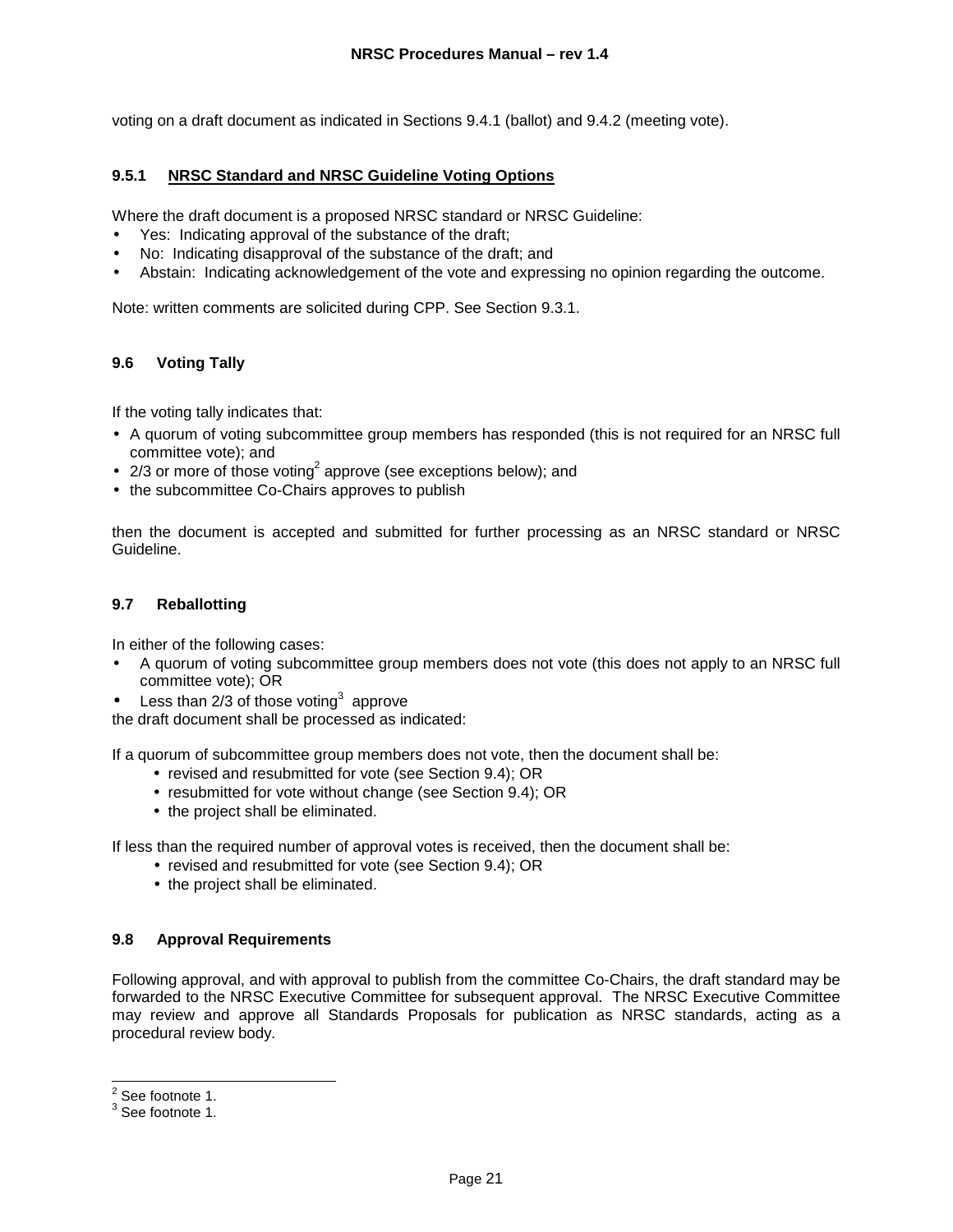As a final step before publication, the draft standard shall be referred to NAB and CEA legal counsel for final procedural due process review and approval.

# **9.9 Reaffirmation, Revision, or Rescission of Standards and Guidelines**

Not later than five years after the publication date of an NRSC Standard or NRSC Guideline, or after the date of its latest revision or reaffirmation, a formulating group (the one that created the standard or, if it is no longer in existence, another formulating group identified by the NRSC) shall initiate action to:

- reaffirm that a review resulted in a decision that the technical content is valid and does not need change;
- revise the standard or guideline to incorporate additional language or delete language that will change its technical content or meaning; or
- rescind the standard or quideline following determination that the technical content is no longer of value.

Note: Reaffirmation, revision and rescission require that a proposal be developed and processed in the same manner as that of a new proposed NRSC standard or guideline.

# **9.9.1 Procedures to Initiate Action**

Since NRSC rules require that NRSC Standards and NRSC Guidelines must be revisited every five years, approximately one year before the anniversary date CEA and/or NAB staff will notify the formulating group Co-Chairs that the formulating group shall undertake reaffirmation, revision, or rescission of the standard or guideline. Where appropriate, the Co-Chairs will be provided with a summary of all comments not incorporated into the standard during its previous development period.

# **9.9.2 Procedures for Revision**

The process for revising an NRSC Standard or an NRSC Guideline is similar to the development of a new standard or guideline in that consensus shall be reached on changes to the technical content or meaning of the standard or guideline. Usually the revision takes the form of a complete revision and reissuance of the standard or guideline.

Note: When additional technical requirements need to be added to an existing standard or guideline without changing the previously published requirements or recommendations, or when only one or two portions of a large existing standard or guideline need to be revised, a formulating group may propose an addendum instead of a complete revision. When the standard or guideline is next revised, the addendum is incorporated in the revision.

When a revision of an NRSC Standard or NRSC Guideline is approved, it will be reprinted with the same NRSC number, but with a suffix revision letter. The date carried on the front cover of the revised standard or guideline will be the date of the revision. When issued, an addendum will carry the same number as the standard or guideline, followed by a dash and a numerical suffix.

#### **9.9.3 Procedures for Reaffirmation**

A formulating group or the formulating group Co-Chairs shall recommend reaffirmation of an NRSC Standard or NRSC Guideline if it finds the technical content is still valid and does not require change. Reaffirmation shall be accompanied without any substantive change to the main text of the standard or guideline.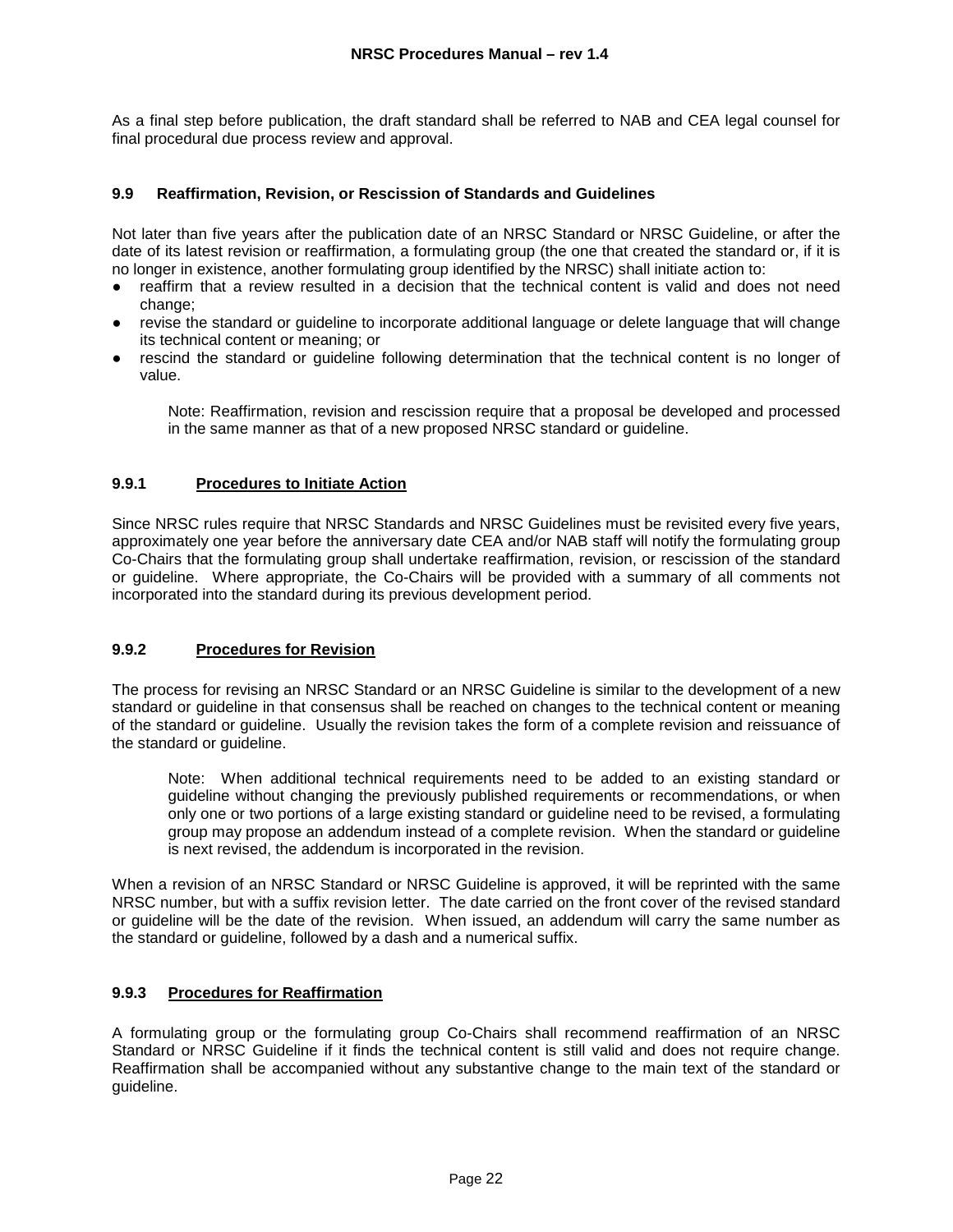Reaffirmation requires that the procedures for the development of a new NRSC standard or guideline be followed (for example, CPP and 14-day draft).

# **9.9.4 Procedures for Rescission**

A formulating group or the formulating group Co-Chairs shall recommend rescission of an NRSC Standard or NRSC Guideline if it determines that the standard or guideline is no longer required to meet the purpose for which it was written.

Rescission requires that the procedures for the development of a new NRSC standard or guideline be followed (for example, CPP and 14-day draft).

# **9.10 Consensus Development**

NRSC Standards and NRSC Guidelines shall be produced by consensus, i.e. work shall continue until substantial agreement is reached by the formulating group members. Although unanimity is desirable, it is not required to produce a work product. Consensus is achieved through a process of discussion, correspondence, draft contributions, and revision, all leading to the final result.

# **9.11 One Company (Organization)/One Vote Rule**

NRSC policy limits voting on standards and guidelines to one vote per company or organization. When like votes (all yes or all no) are received from more than one individual representing the same company or organization, they shall be counted as one vote. When unlike votes (yes and no) are received from more than one individual representing the same company or organization, the formulating group Co-Chairs or a designated representative shall contact the company or organization, and request that they consolidate and resolve their differing votes and comments, withdrawing the ballots which do not represent the consolidated company or organization position.

Should the company or organization fail to consolidate its vote, then the company's or organization's votes shall be counted as one vote determined by the majority of votes (yes or no) cast by the company or organization representatives, or as an abstention if the number of yes and no votes cast by the company or organization representatives is equal.

#### **9.12 Editorial Changes in an Approved Standard or Guideline**

Full editorial privilege shall be accorded to the CEA and NAB staff. Editorial revisions may be incorporated into an NRSC standard or NRSC Guideline following vote without further formulating group review. Editorial revisions following the vote shall not be substantive. A substantive change is one that directly and materially affects the use of the standard or guideline.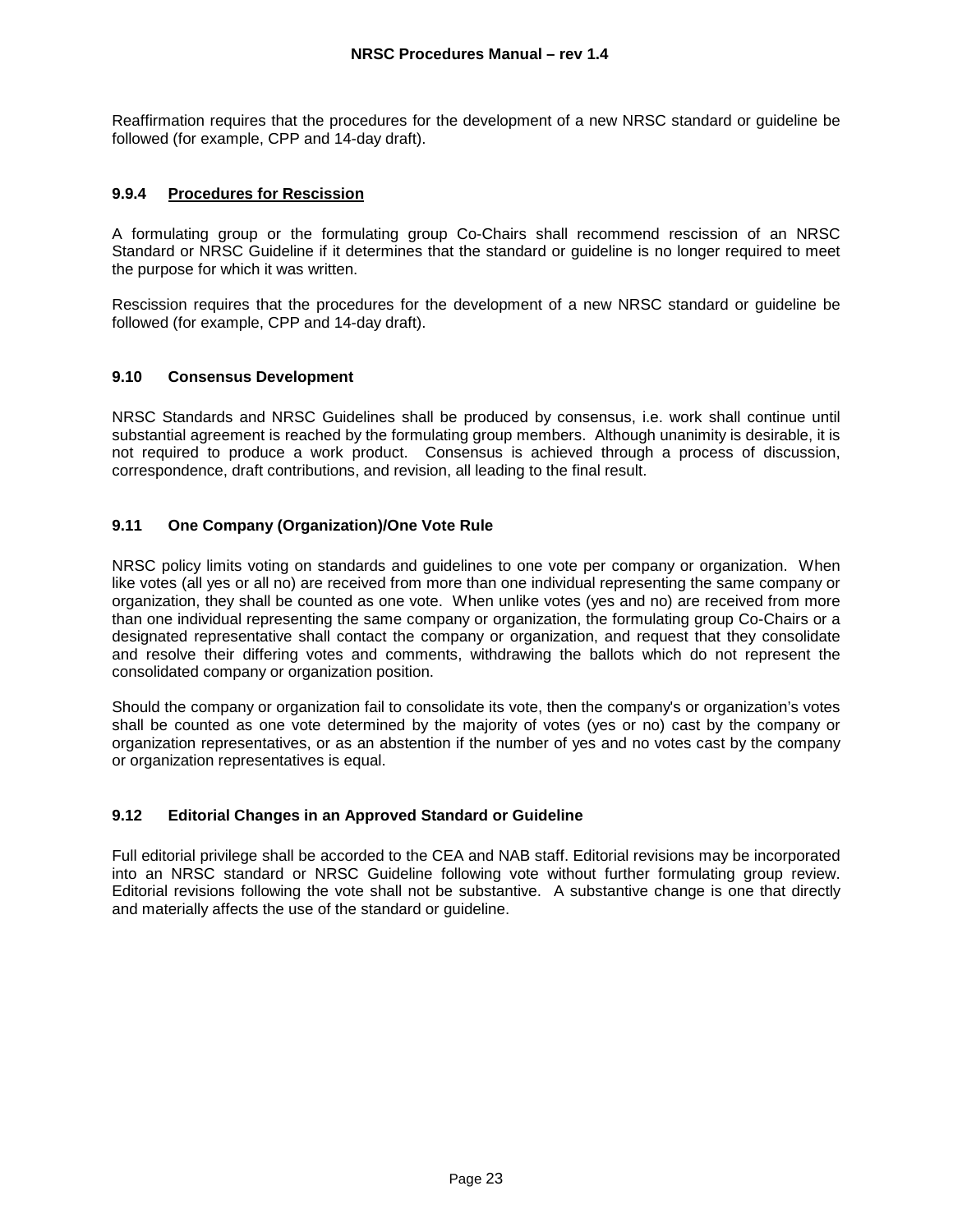

**Figure 1. NRSC Standards and Guidelines Development Process**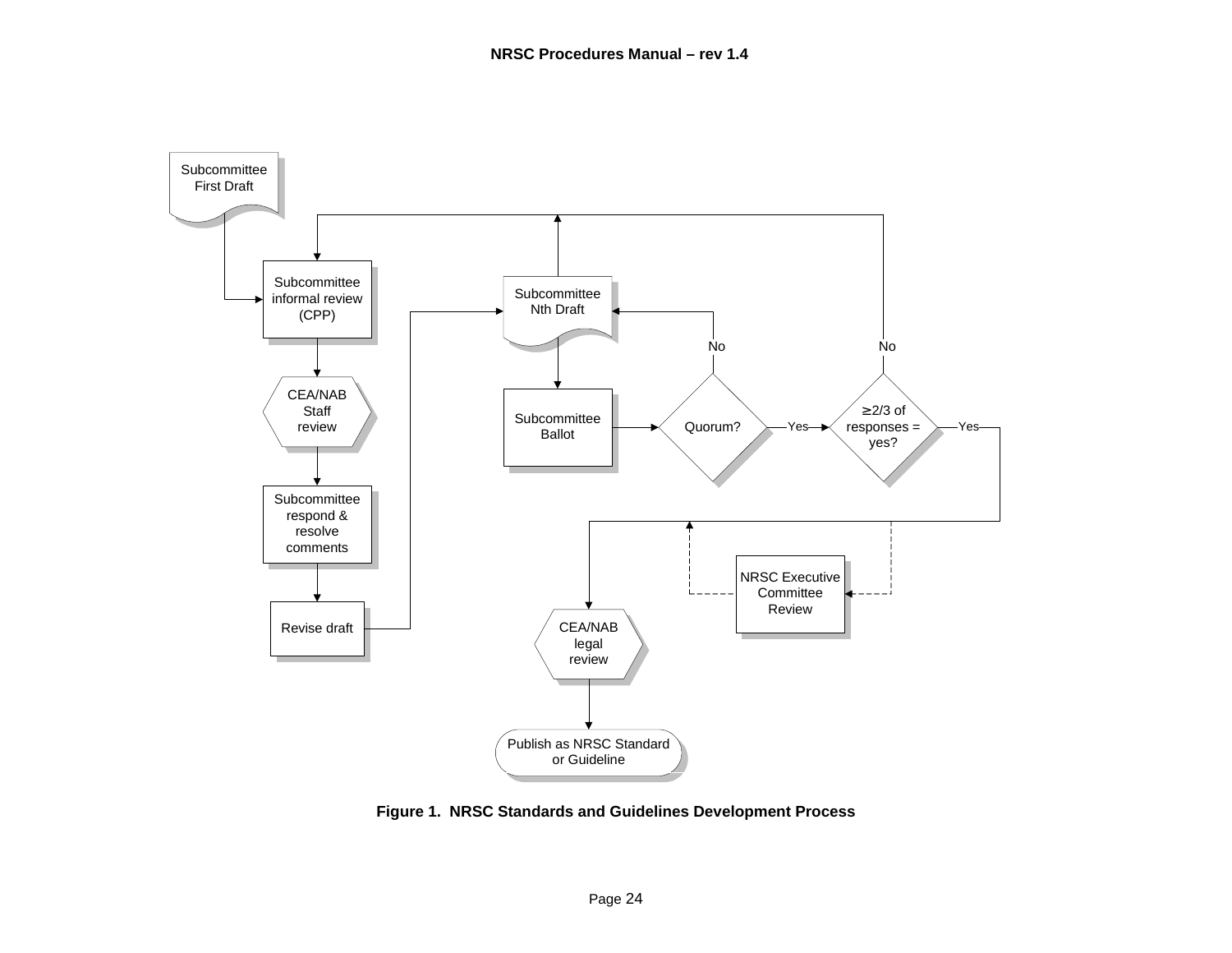#### **10 APPEALS**

All appeals related to NRSC Standards, NRSC Guidelines, and NRSC Reports are initially directed to the CEA and NAB Staff. The provision for appeals is important for the protection of all parties involved within the NRSC document development process. An appeals mechanism safeguards both those who are directly and or materially affected by the process and the standards developing organization. The following appeals procedures shall be used for actions taken within the NRSC for the development of these NRSC documents.

### **10.1 Right of Appeal**

Persons who have directly and or materially affected interests and who have been or will be adversely affected by an NRSC Standard, Guideline, or Report within the NRSC jurisdiction have the right to appeal substantive or procedural actions or inactions of the NRSC, NRSC formulating groups, working groups or the CEA and/or NAB staff.

The burden of proof to show an adverse effect shall be on the appellant. Appeals shall be directed to the CEA Technology & Standards Vice President and NAB Science &Technology Senior Vice President in accordance with the appeals procedure as defined in this section.

#### **10.2 Criteria for Appeals Mechanism**

The following general criteria are encompassed in these appeals procedures:

- a) Appeals shall be addressed promptly and a decision made expeditiously;
- b) The right of the involved parties to present their cases shall not be denied;
- c) These procedures shall provide for participation by appealing parties without imposing an undue burden on them;
- d) Consideration of appeals shall be fair and unbiased and shall fully address the concerns expressed; and
- e) Records of appeals shall be kept and made available upon request. The NRSC may levy an appropriate charge to cover the cost of reproduction, handling, and distribution for requests received from other than the involved parties.

#### **10.3 Appeals Procedures**

#### **10.3.1 Complaints**

The appellant shall file a written complaint with the CEA Technology & Standards Department and NAB Science & Technology Department (attn. Vice President and Senior Vice President, respectively) within 10 calendar days after the date of notification of the action being appealed or at any time with respect to inaction. The complaint shall state the nature of the objection(s) including any adverse effects, the section(s) of the NRSC rules or the document(s) that are at issue, action(s) or instances of inaction that are at issue, and the specific remedial action(s) that would satisfy the appellant's concerns. Previous efforts to resolve the objection(s) and the outcome of each shall be noted.

#### **10.3.2 Response**

Within 10 calendar days after receipt of the complaint, the respondent (formulating or working group Co-Chairs or CEA Technology & Standards Department or NAB Science &Technology Department representative) shall respond in writing to the appellant, specifically addressing each allegation of fact in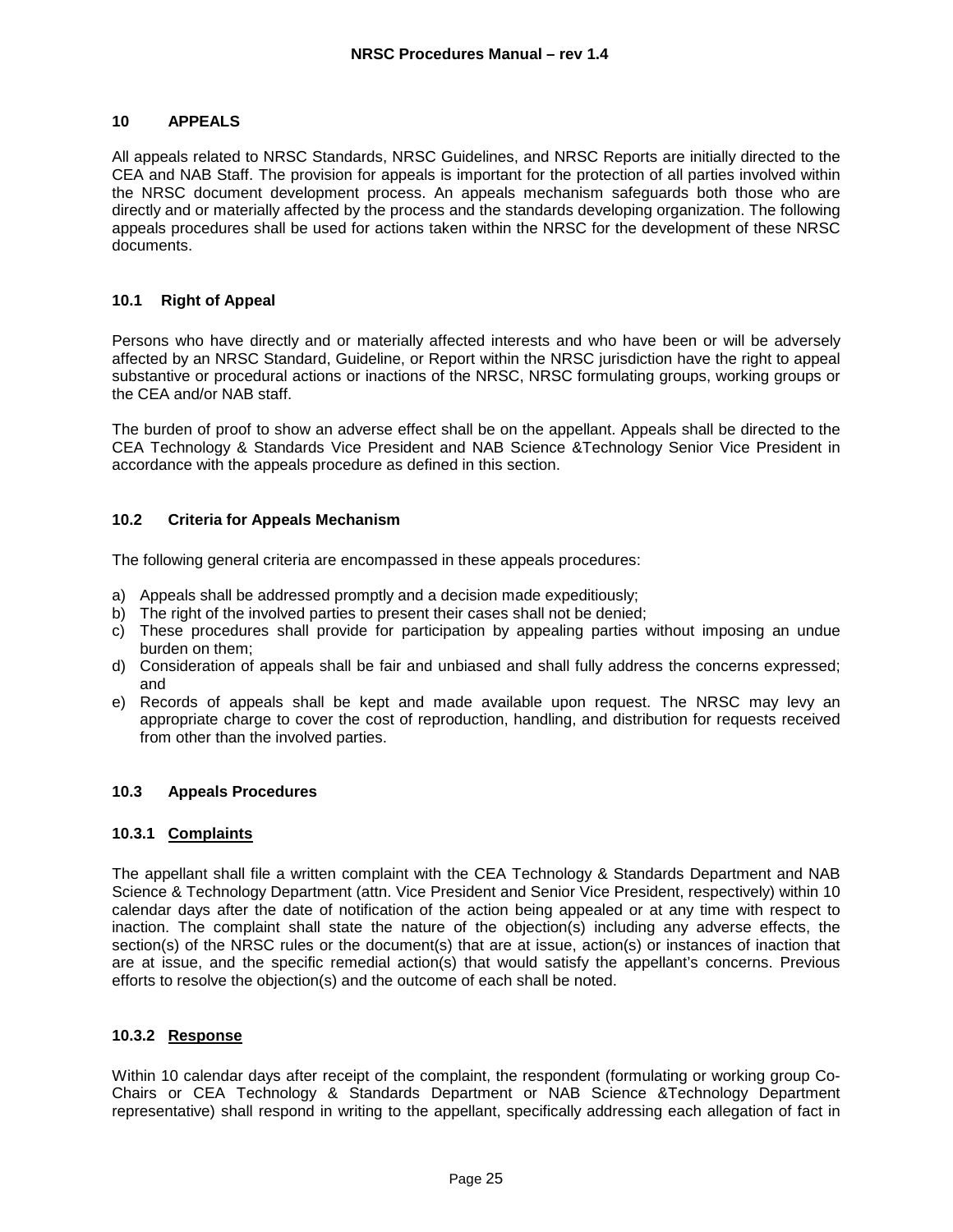the complaint to the extent of the respondent's knowledge.

# **10.3.3 Hearing**

If the appellant and the respondent are unable to resolve the written complaint informally, the CEA Technology & Standards Department Vice President and the NAB Science & Technology Department Senior Vice President shall schedule a hearing with an appeals panel on a date agreeable to all participants but within 14 calendar days of receipt of the response, giving at least 7 calendar days notice.

# **10.3.4 Appeals Panel**

The appeals panel shall consist of three individuals who have knowledge of NRSC processes, who are deemed able to render impartial consideration of the issues under appeal and who knowingly and in good faith will not be materially or directly affected by any decision made or to be made in the dispute. CEA Technology & Standards Vice President shall select one panelist, NAB Science & Technology Senior Vice President shall select one panelist and the appellant shall choose the third panelist from a list of potential candidates suggested by CEA and NAB.

# **10.3.5 Summary Disposition**

If two members of the appeals panel determine, on the basis of the complaint and the response, that the appeal is frivolous on its face, the appeal shall be dismissed with a statement of the reasons therefore. Such determination may be made by email or teleconference prior to the convening of the appeals hearing. In the event that the appeals panel elects to summarily dismiss the appeal prior to the convening of the appeals hearing, then the hearing need not be convened.

### **10.3.6 Conduct of Hearing**

The appeals panel shall convene by teleconference or in CEA or NAB offices unless another mutually agreed site is selected. The appeals panel shall select a presiding officer from among its three members.

The appellant has the burden of demonstrating adverse effects, improper actions or inactions, and the efficacy of the requested remedial action. The CEA Technology & Standards Department and NAB Science & Technology Department has the burden of demonstrating that the NRSC entity in question acted in compliance with its operating procedures, and/or that the requested remedial action would be ineffective or detrimental. Each party may adduce other pertinent arguments, and members of the appeals panel may address questions to individuals.

#### **10.3.7 Decision**

The decision shall be arrived at by agreement of a majority of the appeals panel. The appeals panel shall render its decision in writing within 14 calendar days, stating findings of fact and conclusions, with reasons therefore, based on a preponderance of the evidence. A record of the appeals shall be kept by the NRSC Sponsors and made available to the involved parties.

Consideration may be given to the following positions, among others, in formulating the decision:

- a) Finding for the appellant, remanding the action to the responsible NRSC entity with a specific statement of the issues and facts in regard to which fair and equitable action was not taken;
- b) Finding for the respondent with a specific statement of the facts that demonstrates fair and suitable treatment of the appellant and the appellant's objections;
- c) Finding that new, substantive evidence has been introduced, and remanding the entire action to the responsible NRSC entity for appropriate reconsideration.
- If, for whatever reason(s), the appellant chooses to forego the process detailed above, the NRSC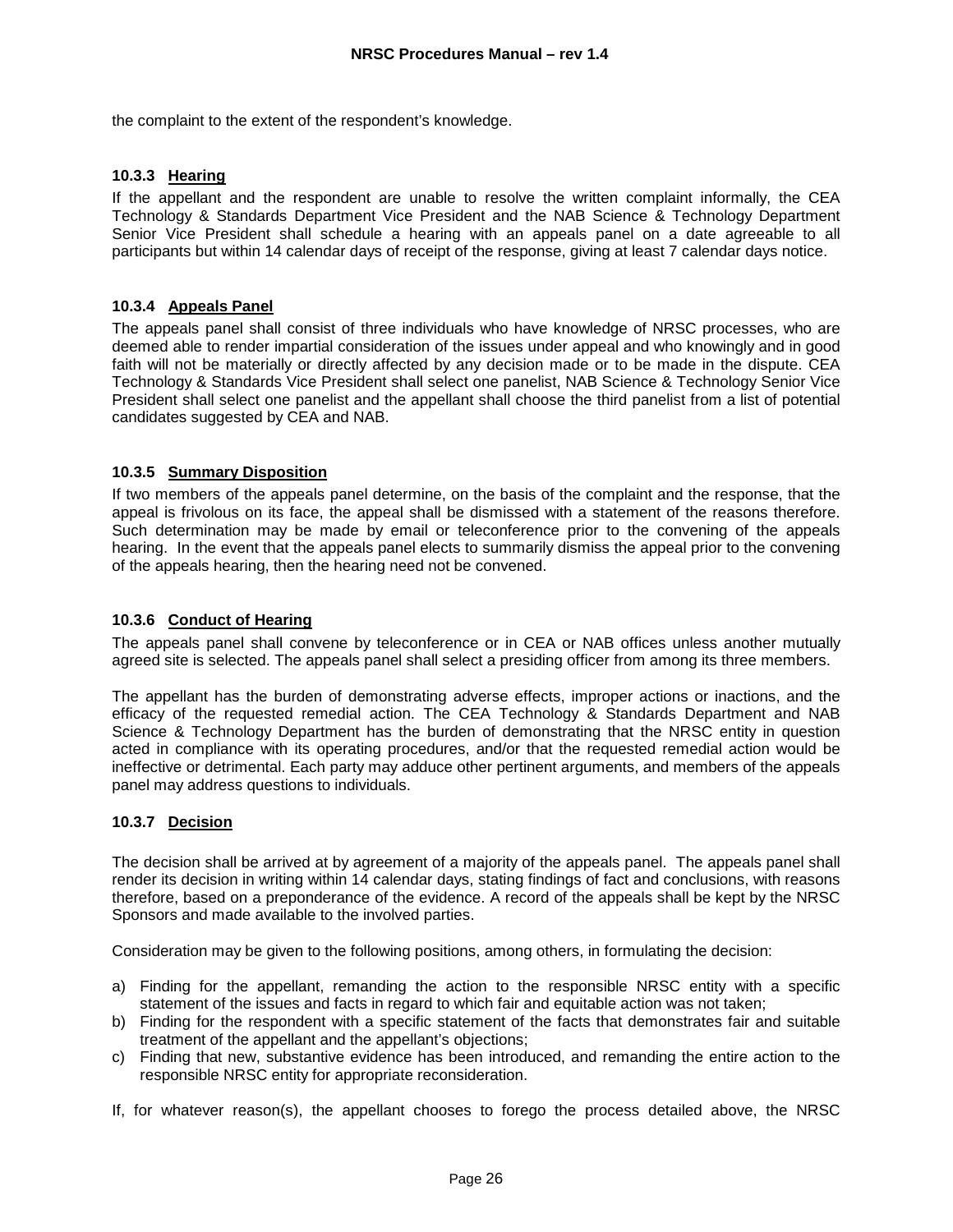Sponsors shall maintain all documents pertaining to NRSC attempts to resolve the matter at hand. These documents may be used in any further appeals proceedings.

# **10.3.8 Actions Pending Appeal Resolution**

While an appeal is pending, no action shall be taken to publish the document. The formulating group may continue, however, the development process to remedy defects in or improve the quality of the document, subject to normal approval process.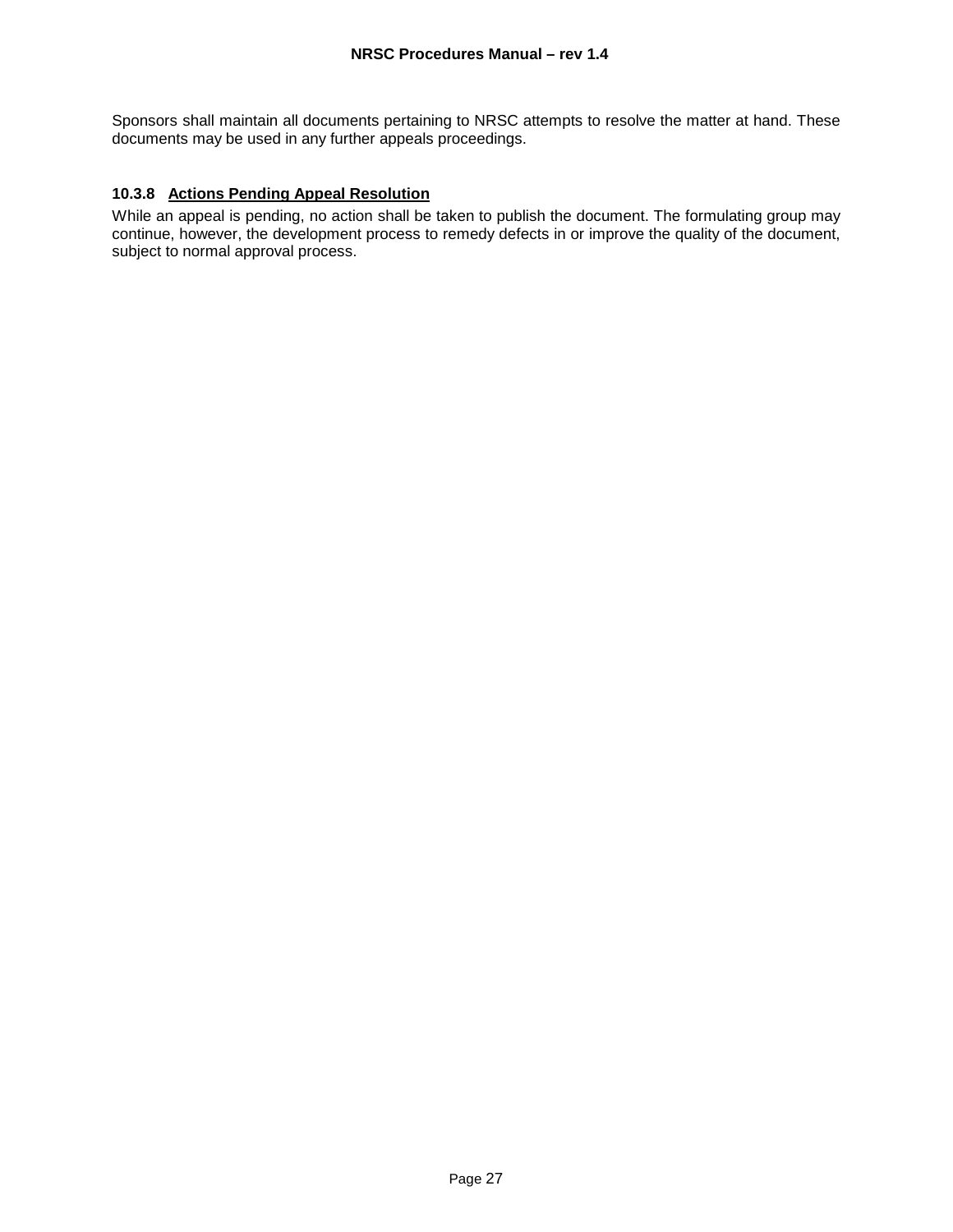# **ANNEX A EXCERPT FROM CEA LEGAL GUIDES (MANDATORY)**

#### **PART I GENERAL GUIDES APPLICABLE TO ALL CEA ACTIVITIES**

This PART I includes general guides applicable to all Consumer Electronics Association activities. They are required to be read and followed by all members of CEA and staff, chairmen and members of all committees, sections, divisions, and other CEA-sponsored groups.

#### **Section A. IMPROPER ACTIVITIES AND PROGRAMS**

CEA activities or programs relating to any of the following subjects are improper and are not permitted:

**(1) Restraint of Trade Agreements**. The establishment of prices, production quotas, or uniformity of conduct, the allocation of customers or markets, standard terms or conditions of sale, boycotts, or other competitive restraints are improper activities. Therefore, any activities within, or in conjunction with, CEA meetings relating to any of these matters are improper and committee chairmen, staff, and participants should take affirmative action to assure that no such discussions are initiated or pursued.

**(2) Prices and Pricing Policies**. Any consideration or discussion of product prices or industry pricing policies is improper and therefore not permitted. This applies to all discussions and casual remarks relating to individual company prices, changes in prices, or general price levels whether involving formal or informal exchanges between participating representatives. Such discussions are improper and must be avoided.

**(3) Terms and Conditions of Purchase and Sale**. Any discussion at, or in conjunction with, CEA meetings of terms and conditions of purchase and sale, including but not limited to warranty and warranty periods, discounts, allowances, or terms of credit, or the formulation of uniform or standard terms and conditions of purchase for sale, uniform basing points or zoning prices, or the recommendation thereof for voluntary use by the membership also is improper and is prohibited. It is usually proper, however, to discuss and propose comments and recommendations to Government agencies relating general contract provisions, or modifications thereof, or other procurement practices or polices proposed or adopted by such agencies.

**(4) Costs**. Programs or activities involving the exchange of information relating to individual company costs of production or distribution and any formulas for computing such costs are improper. Discussions at CEA meetings of industry costs are normally not permitted.

**(5) Future Plans**. Programs involving the exchange of company information relating to future plans affecting the design, research and development, production, and distribution or marketing of products are also improper. Any discussion at CEA meetings relating to such programs are not permitted.

**(6) Boycotting Customers or Products**. Any activity involving the black-listing or boycotting of customers, competitors, suppliers, or others or establishment or patterns of uniform dealing is improper. Therefore, there shall be no activities relating to any form of boycotting or any activity which may be interpreted as such.

#### **Section B. PROCEDURES FOR CONDUCTING ACTIVITIES**

**(1) Notices and Agendas**. Notices and agendas for CEA meetings shall be prepared in advance and distributed prior to the date of the meeting. Agendas shall not include any subjects which are stated as improper for consideration or discussion under the rules established in these Legal Guides. All agendas otherwise shall be in conformity with rules established by the General Counsel or shall be specifically approved by him. Whenever feasible, background information which would be helpful in the consideration of items on the agenda should be distributed in advance of meetings.

**(2) Conduct of Meetings**. All meetings shall be conducted in such a way as to assure ample opportunity and freedom in the exchange of ideas and an equal voice in all decisions. Committee chairmen and CEA staff personnel shall make sure that all actions and discussions at meetings are kept within the bounds of proper CEA activity. Committee chairmen should immediately rule out or order discussion deemed improper or questionable under the policies set forth herein until the propriety of such discussion has been determined by the General Counsel. If any doubt exists concerning the propriety of a program, either from a legal or policy point of view, it shall not become final or effective until after review by the General Counsel. Committee chairmen should follow the published agenda and not depart therefrom except for a good and legitimate reason, in which event the minutes should record the